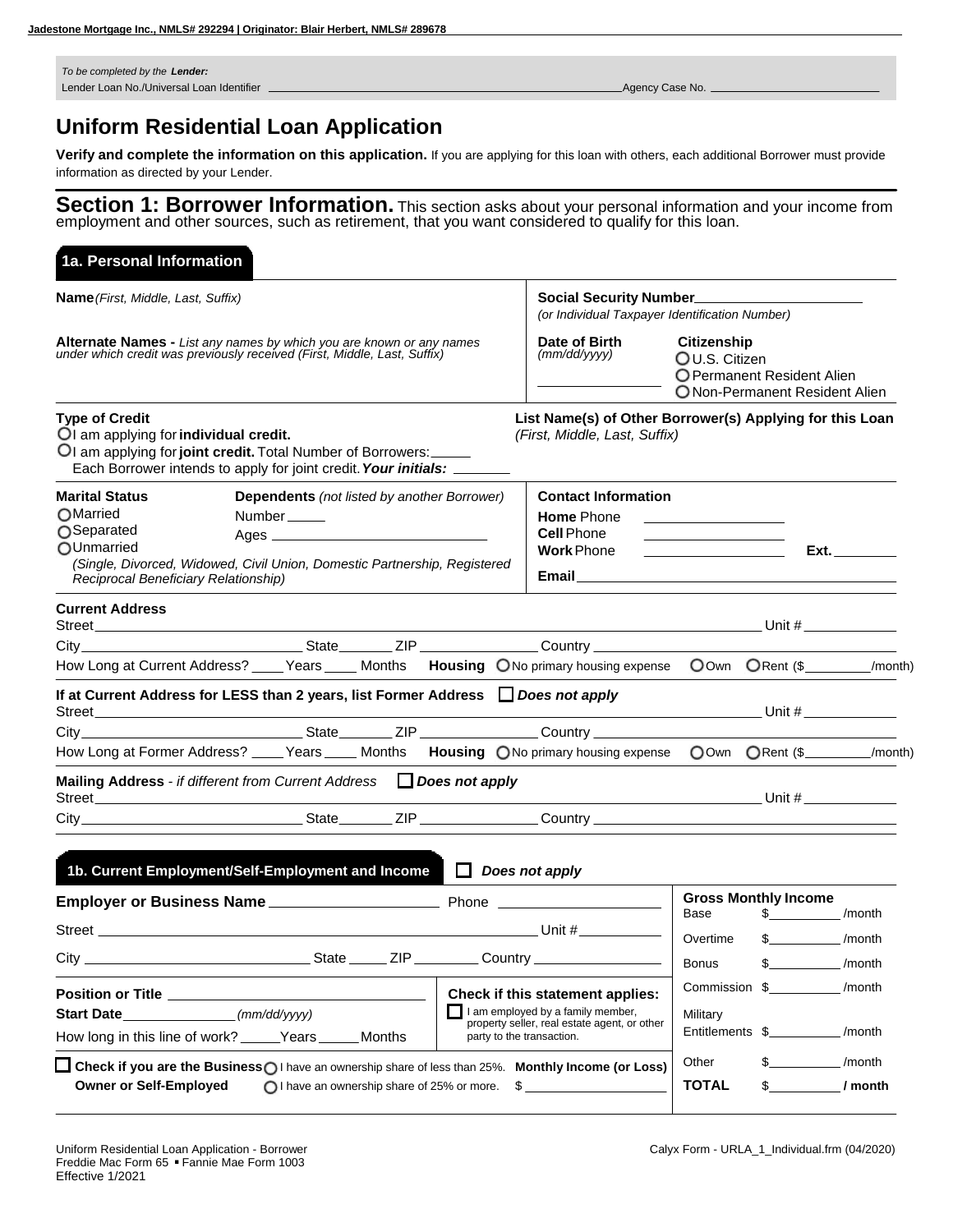## **1c. IF APPLICABLE, Complete Information for Additional Employment/Self Employment and Income** *Does not apply*

|                                                                                                        |                                                                           | <b>Gross Monthly Income</b> |                        |        |
|--------------------------------------------------------------------------------------------------------|---------------------------------------------------------------------------|-----------------------------|------------------------|--------|
|                                                                                                        |                                                                           | Base                        | $\mathbb{S}$           | /month |
| Street $\_$                                                                                            | Unit $\#$                                                                 | Overtime                    | $\mathbb{S}$           | /month |
| City Current City Country Country Country Country                                                      |                                                                           | <b>Bonus</b>                | $\mathbb{S}$           | /month |
|                                                                                                        | Check if this statement applies:                                          |                             | Commission \$ /month   |        |
|                                                                                                        | I am employed by a family member,                                         | Military                    |                        |        |
| How long in this line of work? _____Years _____Months                                                  | property seller, real estate agent, or other<br>party to the transaction. |                             | Entitlements \$ /month |        |
| □ Check if you are the Business O I have an ownership share of less than 25%. Monthly Income (or Loss) | Other                                                                     |                             | /month                 |        |
| <b>Owner or Self-Employed</b>                                                                          | ◯ I have an ownership share of 25% or more. \$                            | <b>TOTAL</b>                | $\mathbb{S}$           | /month |

# **1d. IF APPLICABLE, Complete Information for Previous Employment/Self Employment and Income** *Does not apply*

**Provide at least 2 years of current and previous employment and income.**

|                                            |              |                                       | <b>Previous Gross Monthly</b> |
|--------------------------------------------|--------------|---------------------------------------|-------------------------------|
| Street                                     |              | Unit $#$                              | Income \$ /month              |
|                                            |              |                                       |                               |
| Position or Title ________________________ |              | <b>Check if you were the Business</b> |                               |
|                                            | (mm/dd/yyyy) | <b>Owner or Self-Employed</b>         |                               |
| End Date __________________________        | (mm/dd/yyyy) |                                       |                               |

**1e. Income from Other Sources** *Does not apply*

Payments

#### **Include income from other sources below. Under Income Source, choose from the sources listed here: W. UNder Income**<br>Interest and Dividends **Irce, cnoose f**<br>■ Notes Receivable **ere:**<br>■ Unemployment

**.** Alimony ■ Alimony<br>■ Automobile Allowance **.**

**Boarder Income**<br> **Capital Gains** 

■ Capital Gains

**. .** Child Support **. Disability** 

**Foster Care**<br>**• Housing or I** 

■ Housing or Parsonage

- 
- **Interest and Dividends**<br>International Credit Certificate **• Mortgage Credit Cert**<br>• Mortgage Differential
	- -
- 
- **Benefits**
- **.**
- Other

**NOTE:** *Reveal alimony, child support, separate maintenance, or other income ONLY IF you want it considered in determining your qualification for this loan.*

| <b>Income Source - use list above</b> | <b>Monthly Income</b> |
|---------------------------------------|-----------------------|
|                                       |                       |
|                                       |                       |
|                                       |                       |
| <b>Provide TOTAL Amount Here   \$</b> |                       |
|                                       |                       |

- **.** *(e.g., Pension, IRA)*
- **E** Social Security ■ Trust
- 
- -
- **.**
- Royalty Payments<br>■ Separate Maintenance
	- -
- - - -
- **.** VA Compensation
- **the SOUrceS II:**<br>■ Royalty Payments
- Public Assistance
- **.** Retirement
	- -
- - -
	-
	-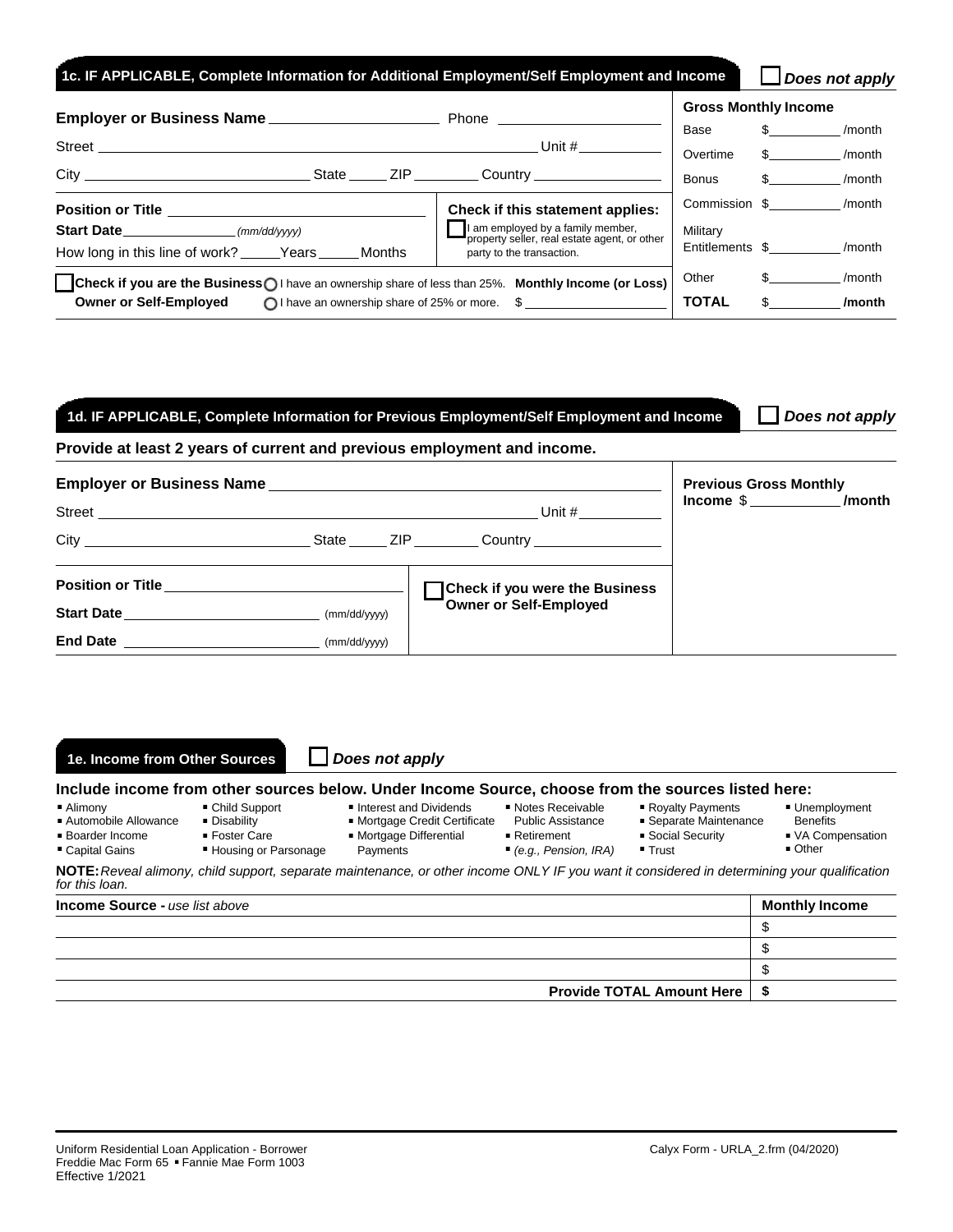**Section 2 : Financial Information — Assets and Liabilities.** This section asks about things you own that are worth money and that you want considered to qualify for this loan. It then asks about your liabilities (or debts) that you pay each month, such as credit cards, alimony, or other expenses.

|                                                                                             |                                                       | 2a. Assets - Bank Accounts, Retirement, and Other Accounts You Have                                                                                                                                                                                                                                                                                                           |                                       |                                                                                                                                       |                                                                |  |
|---------------------------------------------------------------------------------------------|-------------------------------------------------------|-------------------------------------------------------------------------------------------------------------------------------------------------------------------------------------------------------------------------------------------------------------------------------------------------------------------------------------------------------------------------------|---------------------------------------|---------------------------------------------------------------------------------------------------------------------------------------|----------------------------------------------------------------|--|
| • Checking<br>• Savings<br>• Money Market                                                   | • Certificate of Deposit<br>• Mutual Fund<br>• Stocks | Include all accounts below. Under Account Type, choose from the types listed here:<br>• Stock Options<br>• Bonds<br>• Retirement (e.g., 401k, IRA)                                                                                                                                                                                                                            | Account                               | • Bridge Loan Proceeds<br>• Trust Account<br>• Individual Development<br>• Cash Value of Life Insurance<br>(used for the transaction) |                                                                |  |
| <b>Account Type</b> - use list above                                                        |                                                       | <b>Financial Institution</b>                                                                                                                                                                                                                                                                                                                                                  | <b>Account Number</b>                 |                                                                                                                                       | <b>Cash or Market Value</b>                                    |  |
|                                                                                             |                                                       |                                                                                                                                                                                                                                                                                                                                                                               |                                       |                                                                                                                                       | \$                                                             |  |
|                                                                                             |                                                       |                                                                                                                                                                                                                                                                                                                                                                               |                                       |                                                                                                                                       | \$                                                             |  |
|                                                                                             |                                                       |                                                                                                                                                                                                                                                                                                                                                                               |                                       |                                                                                                                                       | \$                                                             |  |
|                                                                                             |                                                       |                                                                                                                                                                                                                                                                                                                                                                               |                                       |                                                                                                                                       | \$                                                             |  |
|                                                                                             |                                                       |                                                                                                                                                                                                                                                                                                                                                                               |                                       |                                                                                                                                       | \$                                                             |  |
|                                                                                             |                                                       |                                                                                                                                                                                                                                                                                                                                                                               | <b>Provide TOTAL Amount Here</b>      |                                                                                                                                       | \$                                                             |  |
| Property to be sold on or<br>before closing<br><b>Asset or Credit Type - use list above</b> |                                                       | Non-Real Estate Asset<br>• Other<br>• Secured Borrowed Funds                                                                                                                                                                                                                                                                                                                  | • Employer Assistance<br>• Lot Equity |                                                                                                                                       | • Rent Credit<br>• Trade Equity<br><b>Cash or Market Value</b> |  |
|                                                                                             |                                                       |                                                                                                                                                                                                                                                                                                                                                                               |                                       |                                                                                                                                       |                                                                |  |
|                                                                                             |                                                       |                                                                                                                                                                                                                                                                                                                                                                               |                                       |                                                                                                                                       | \$                                                             |  |
|                                                                                             |                                                       |                                                                                                                                                                                                                                                                                                                                                                               |                                       |                                                                                                                                       | \$                                                             |  |
|                                                                                             |                                                       |                                                                                                                                                                                                                                                                                                                                                                               |                                       |                                                                                                                                       | \$                                                             |  |
|                                                                                             |                                                       |                                                                                                                                                                                                                                                                                                                                                                               |                                       |                                                                                                                                       | \$                                                             |  |
|                                                                                             |                                                       |                                                                                                                                                                                                                                                                                                                                                                               | <b>Provide TOTAL Amount Here</b>      |                                                                                                                                       | \$                                                             |  |
|                                                                                             |                                                       | 2c. Liabilities - Credit Cards, Other Debts, and Leases that You Owe<br>List all liabilities below (except real estate) and include deferred payments. Under Account Type, choose from the types listed here:<br>• Revolving (e.g., credit cards) • Installment (e.g., car, student, personal loans) • Open 30 - Day (balance paid monthly) • Lease (not real estate) • Other | Does not apply                        |                                                                                                                                       |                                                                |  |
| <b>Account Type -</b><br>use list above                                                     | <b>Company Name</b>                                   | <b>Account Number</b>                                                                                                                                                                                                                                                                                                                                                         | <b>Unpaid Balance</b>                 | To be paid off at<br>or before closing                                                                                                | <b>Monthly Payment</b>                                         |  |
|                                                                                             |                                                       |                                                                                                                                                                                                                                                                                                                                                                               | \$                                    |                                                                                                                                       | \$                                                             |  |
|                                                                                             |                                                       |                                                                                                                                                                                                                                                                                                                                                                               | \$                                    |                                                                                                                                       | \$                                                             |  |
|                                                                                             |                                                       |                                                                                                                                                                                                                                                                                                                                                                               | \$                                    |                                                                                                                                       | \$                                                             |  |
|                                                                                             |                                                       |                                                                                                                                                                                                                                                                                                                                                                               | \$                                    |                                                                                                                                       | \$                                                             |  |
|                                                                                             |                                                       |                                                                                                                                                                                                                                                                                                                                                                               | \$                                    |                                                                                                                                       | \$                                                             |  |

2d. Other Liabilities and Expenses **Does not apply** 

| Include all other liabilities and expenses below. Choose from the types listed here: |                 |                        |                        |         |                        |
|--------------------------------------------------------------------------------------|-----------------|------------------------|------------------------|---------|------------------------|
| • Alimony                                                                            | • Child Support | • Separate Maintenance | • Job Related Expenses | • Other | <b>Monthly Payment</b> |
|                                                                                      |                 |                        |                        |         |                        |
|                                                                                      |                 |                        |                        |         |                        |
|                                                                                      |                 |                        |                        |         | S                      |

**Borrower Name:**

Uniform Residential Loan Application Freddie Mac Form 65 • Fannie Mae Form 1003 Effective 1/2021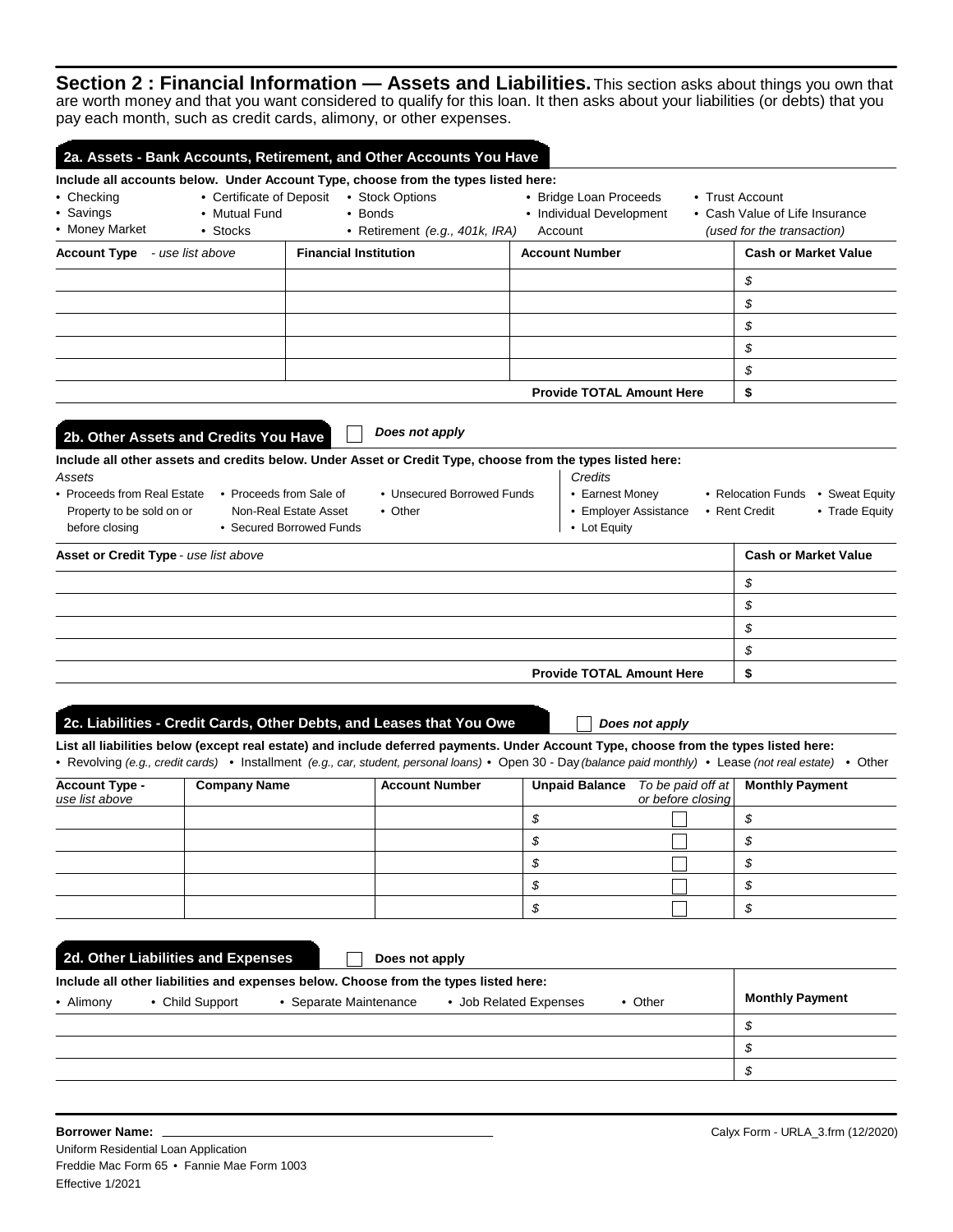# **Section 3 : Financial Information — Real Estate.** This section asks you to list all properties you currently own and what you owe on them. *I do not own any real estate*

| 3a. Property You Own                                                                   |                                               | If you are refinancing, list the property you are refinancing FIRST.                                                  |                                              |                                                                                                 |                                                      |                                                                                                                                                                                                                                                                               |                                                          |                                        |  |
|----------------------------------------------------------------------------------------|-----------------------------------------------|-----------------------------------------------------------------------------------------------------------------------|----------------------------------------------|-------------------------------------------------------------------------------------------------|------------------------------------------------------|-------------------------------------------------------------------------------------------------------------------------------------------------------------------------------------------------------------------------------------------------------------------------------|----------------------------------------------------------|----------------------------------------|--|
|                                                                                        |                                               | Address Street <b>Executes Address Street</b>                                                                         |                                              |                                                                                                 |                                                      |                                                                                                                                                                                                                                                                               |                                                          |                                        |  |
|                                                                                        | $City \t$                                     |                                                                                                                       |                                              |                                                                                                 |                                                      | State <u>Country Country</u>                                                                                                                                                                                                                                                  |                                                          |                                        |  |
|                                                                                        | <b>Intended Occupancy:</b><br>Status: Sold.   |                                                                                                                       |                                              | Monthly Insurance, Taxes, For 2-4 Unit Primary or Investment Property<br>Associátion Dues, etc. |                                                      |                                                                                                                                                                                                                                                                               |                                                          |                                        |  |
| <b>Property Value</b>                                                                  | Pending Sale,<br>or Retained                  | Investment, Primary<br>Residence, Second<br>Home, Other                                                               |                                              | Mortgage Payment                                                                                | if not included in Monthly                           | <b>Monthly Rental</b><br><b>Income</b>                                                                                                                                                                                                                                        | For LENDER to calculate:<br>Net Monthly Rental Income    |                                        |  |
| \$                                                                                     |                                               |                                                                                                                       |                                              | \$                                                                                              |                                                      | \$                                                                                                                                                                                                                                                                            | \$                                                       |                                        |  |
| Mortgage Loans on this Property                                                        |                                               | Does not apply                                                                                                        |                                              |                                                                                                 |                                                      |                                                                                                                                                                                                                                                                               |                                                          |                                        |  |
|                                                                                        |                                               |                                                                                                                       |                                              |                                                                                                 |                                                      |                                                                                                                                                                                                                                                                               |                                                          |                                        |  |
| <b>Creditor Name</b>                                                                   |                                               | <b>Account Number</b>                                                                                                 | <b>Monthly</b><br>Mortgage<br><b>Payment</b> |                                                                                                 | <b>Unpaid Balance</b>                                | To be paid off at or<br>before closing                                                                                                                                                                                                                                        | <b>Type: FHA, VA,</b><br>Conventional,<br>USDA-RD, Other | <b>Credit Limit</b><br>(if applicable) |  |
|                                                                                        |                                               |                                                                                                                       | \$                                           |                                                                                                 | \$                                                   |                                                                                                                                                                                                                                                                               |                                                          | \$                                     |  |
|                                                                                        |                                               |                                                                                                                       | \$                                           |                                                                                                 | \$                                                   |                                                                                                                                                                                                                                                                               |                                                          | \$                                     |  |
|                                                                                        |                                               |                                                                                                                       |                                              |                                                                                                 |                                                      |                                                                                                                                                                                                                                                                               |                                                          |                                        |  |
|                                                                                        |                                               |                                                                                                                       |                                              |                                                                                                 |                                                      |                                                                                                                                                                                                                                                                               |                                                          |                                        |  |
|                                                                                        |                                               | 3b. IF APPLICABLE, Complete Information for Additional Property                                                       |                                              |                                                                                                 |                                                      | Does not apply                                                                                                                                                                                                                                                                |                                                          |                                        |  |
|                                                                                        |                                               | Address Street <b>Address Address And Address Address Address</b> Address Address Address Address Address Address Add |                                              |                                                                                                 |                                                      | <b>Example 2008</b> Unit # 2008 Unit # 2008 Unit # 2008 Unit # 2008 Unit # 2008 Unit # 2008 Unit # 2008 U                                                                                                                                                                     |                                                          |                                        |  |
| $City$ <sub>-</sub>                                                                    |                                               |                                                                                                                       |                                              |                                                                                                 |                                                      |                                                                                                                                                                                                                                                                               |                                                          |                                        |  |
|                                                                                        | Status: Sold.                                 | <b>Intended Occupancy:</b>                                                                                            |                                              |                                                                                                 | Monthly Insurance, Taxes,<br>Associátion Dues, etc.  | For 2-4 Unit Primary or Investment Property                                                                                                                                                                                                                                   |                                                          |                                        |  |
| <b>Property Value</b>                                                                  | Pending Sale,<br>or Retained                  | Investment, Primary<br>Residence, Second<br>Home, Other                                                               |                                              | Mortgage Payment                                                                                | if not included in Monthly                           | <b>Monthly Rental</b><br><b>Income</b>                                                                                                                                                                                                                                        | For LENDER to calculate:<br>Net Monthly Rental Income    |                                        |  |
| \$                                                                                     |                                               |                                                                                                                       |                                              | \$                                                                                              | \$                                                   |                                                                                                                                                                                                                                                                               | \$                                                       |                                        |  |
| Mortgage Loans on this Property                                                        |                                               | Does not apply                                                                                                        |                                              |                                                                                                 |                                                      |                                                                                                                                                                                                                                                                               |                                                          |                                        |  |
|                                                                                        |                                               |                                                                                                                       |                                              |                                                                                                 |                                                      |                                                                                                                                                                                                                                                                               |                                                          |                                        |  |
| <b>Creditor Name</b>                                                                   |                                               | <b>Account Number</b>                                                                                                 | Monthly<br>Mortgage<br><b>Payment</b>        |                                                                                                 | <b>Unpaid Balance</b>                                | To be paid off at or<br>before closing                                                                                                                                                                                                                                        | Type FHA, VA,<br>Conventional,<br>USDA-RD, Other         | <b>Credit Limit</b><br>(if applicable) |  |
|                                                                                        |                                               |                                                                                                                       | \$                                           |                                                                                                 | \$                                                   |                                                                                                                                                                                                                                                                               |                                                          | \$                                     |  |
|                                                                                        |                                               |                                                                                                                       |                                              |                                                                                                 |                                                      |                                                                                                                                                                                                                                                                               |                                                          |                                        |  |
|                                                                                        |                                               |                                                                                                                       |                                              |                                                                                                 |                                                      |                                                                                                                                                                                                                                                                               |                                                          |                                        |  |
|                                                                                        |                                               |                                                                                                                       | \$                                           |                                                                                                 | \$                                                   |                                                                                                                                                                                                                                                                               |                                                          | \$                                     |  |
|                                                                                        |                                               |                                                                                                                       |                                              |                                                                                                 |                                                      |                                                                                                                                                                                                                                                                               |                                                          |                                        |  |
|                                                                                        |                                               |                                                                                                                       |                                              |                                                                                                 |                                                      | Does not apply                                                                                                                                                                                                                                                                |                                                          |                                        |  |
|                                                                                        |                                               | 3c. IF APPLICABLE, Complete Information for Additional Property<br>Address Street <b>Address Street</b>               |                                              |                                                                                                 |                                                      |                                                                                                                                                                                                                                                                               |                                                          | Unit $#$                               |  |
|                                                                                        |                                               |                                                                                                                       |                                              |                                                                                                 |                                                      |                                                                                                                                                                                                                                                                               |                                                          |                                        |  |
| City                                                                                   |                                               | <b>Intended Occupancy:</b>                                                                                            |                                              |                                                                                                 | State<br>Monthly Insurance, Taxes,                   | ZIP and the contract of the contract of the contract of the contract of the contract of the contract of the contract of the contract of the contract of the contract of the contract of the contract of the contract of the co<br>For 2-4 Unit Primary or Investment Property |                                                          |                                        |  |
|                                                                                        | Status: Sold.<br>Pending Sale,<br>or Retained | Investment, Primary<br>Residence, Second<br>Home, Other                                                               |                                              | Mortgage Payment                                                                                | Associátion Dues, etc.<br>if not included in Monthly | <b>Monthly Rental</b><br>Income                                                                                                                                                                                                                                               | For LENDER to calculate:<br>Net Monthly Rental Income    |                                        |  |
|                                                                                        |                                               |                                                                                                                       |                                              | \$                                                                                              |                                                      | \$                                                                                                                                                                                                                                                                            |                                                          |                                        |  |
|                                                                                        |                                               |                                                                                                                       |                                              |                                                                                                 |                                                      |                                                                                                                                                                                                                                                                               | \$                                                       |                                        |  |
|                                                                                        |                                               | Does not apply<br><b>Account Number</b>                                                                               | Monthly<br>Mortgage<br>Payment               |                                                                                                 | <b>Unpaid Balance</b>                                | To be paid off at or<br>before closing                                                                                                                                                                                                                                        | Type FHA, VA,<br>Conventional,<br>USDA-RD, Other         | <b>Credit Limit</b><br>(if applicable) |  |
|                                                                                        |                                               |                                                                                                                       |                                              |                                                                                                 |                                                      |                                                                                                                                                                                                                                                                               |                                                          |                                        |  |
| <b>Property Value</b><br>\$<br>Mortgage Loans on this Property<br><b>Creditor Name</b> |                                               |                                                                                                                       | \$<br>\$                                     |                                                                                                 | \$<br>\$                                             |                                                                                                                                                                                                                                                                               |                                                          | \$<br>\$                               |  |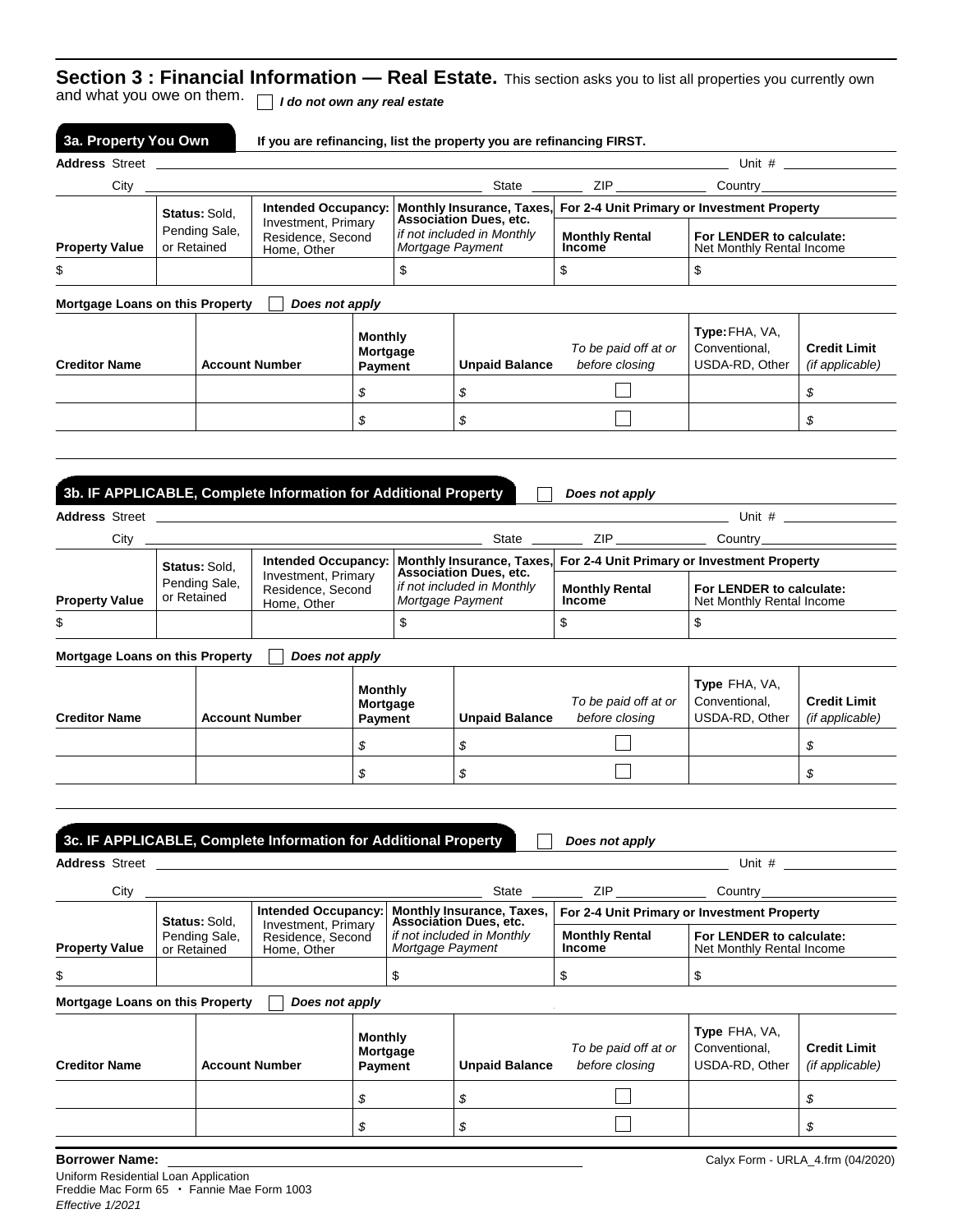**Section 4: Loan and Property Information.** This section asks about the loan's purpose and the property you want to purchase or refinance.

|                         | 4a. Loan and Property Information<br>Loan Amount \$                                                                                                                                                                                  | <b>Loan Purpose</b>                 | <b>O</b> Purchase | ORefinance | $\bigcirc$ Other (specify)     |        |
|-------------------------|--------------------------------------------------------------------------------------------------------------------------------------------------------------------------------------------------------------------------------------|-------------------------------------|-------------------|------------|--------------------------------|--------|
| <b>Property Address</b> | Street <b>Executive Contract Contract Contract Contract Contract Contract Contract Contract Contract Contract Contract Contract Contract Contract Contract Contract Contract Contract Contract Contract Contract Contract Contra</b> |                                     |                   |            |                                | Unit # |
|                         |                                                                                                                                                                                                                                      |                                     |                   |            |                                |        |
|                         | Number of Units _________                                                                                                                                                                                                            |                                     |                   |            |                                |        |
| Occupancy               | <b>O</b> Primary Residence                                                                                                                                                                                                           | ◯ Second Home ◯ Investment Property |                   |            | <b>FHA Secondary Residence</b> |        |

2. Manufactured Home. Is the property a manufactured home? *(e.g., a factory built dwelling built on a permanent chassis)* ONO OYES

| 4b. Other New Mortgage Loans on the Property You are Buying or Refinancing<br>Does not apply |                    |                                        |                        |                           |                       |  |  |
|----------------------------------------------------------------------------------------------|--------------------|----------------------------------------|------------------------|---------------------------|-----------------------|--|--|
|                                                                                              |                    |                                        |                        | Loan Amount/              | <b>Credit Limit</b>   |  |  |
| <b>Creditor Name</b>                                                                         | Lien Type          |                                        | <b>Monthly Payment</b> | <b>Amount to be Drawn</b> | $($ if applicable $)$ |  |  |
|                                                                                              | <b>OFirst Lien</b> | O Subordinate Lien                     |                        |                           |                       |  |  |
|                                                                                              | <b>OFirst Lien</b> | $\bigcirc$ Subordinate Lien $\vert$ \$ |                        |                           | S                     |  |  |

| 4c. Rental Income on the Property You Want to Purchase For Purchase Only<br>Does not apply   |  |  |  |  |  |
|----------------------------------------------------------------------------------------------|--|--|--|--|--|
| Complete if the property is a 2-4 Unit Primary Residence or an Investment Property<br>Amount |  |  |  |  |  |
| <b>Expected Monthly Rental Income</b>                                                        |  |  |  |  |  |
| <b>For LENDER to calculate:</b> Expected Net Monthly Rental Income                           |  |  |  |  |  |

### 4d. Gifts or Grants You Have Been Given or Will Receive for this Loan **Deget The Set of apply**

### **Include all gifts and grants below. Under Source, choose from the sources listed here:**

| • Community Nonprofit<br>$\bullet$ Employer  | mondo an qino and qranto bolow. Ondor oodroo, onooso n'om the sources nsited nero.<br>• Federal Agency<br>• Local Agency | • Relative<br>• Religious Nonprofit | • State Agency<br>• Unmarried Partner | • Lender<br>$\bullet$ Other |                             |
|----------------------------------------------|--------------------------------------------------------------------------------------------------------------------------|-------------------------------------|---------------------------------------|-----------------------------|-----------------------------|
| Asset Type: Cash Gift, Gift of Equity, Grant |                                                                                                                          | <b>Deposited/Not Deposited</b>      | <b>Source</b> - use list above        |                             | <b>Cash or Market Value</b> |
|                                              |                                                                                                                          | ODeposited O Not Deposited          |                                       |                             |                             |

ODeposited O Not Deposited

\$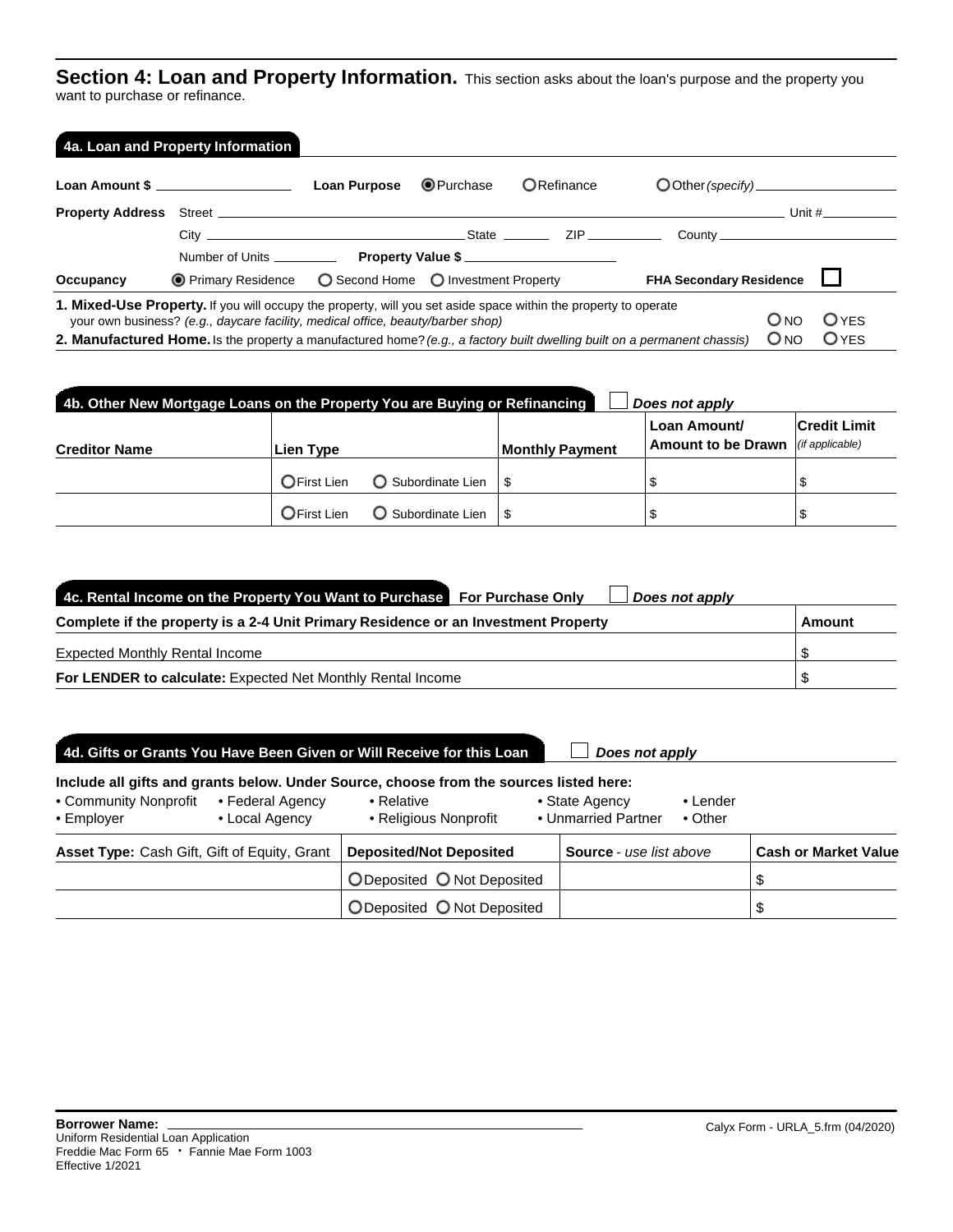**Section 5: Declarations.** This section asks about specific questions about the property, your funding, and your past financial history.

| 5a. About this Property and Your Money for this Loan                                                                                                                                                                                                |                      |            |
|-----------------------------------------------------------------------------------------------------------------------------------------------------------------------------------------------------------------------------------------------------|----------------------|------------|
| A. Will you occupy the property as your primary residence?<br>If YES, have you had an ownership interest in another property in the last three years?<br>If YES, complete (1) and (2) below:                                                        | ONO OYES<br>ONO OYES |            |
| (1) What type of property did you own: primary residence (PR), FHA secondary residence (SR), second home (SH), or investment property (IP)?                                                                                                         |                      |            |
| (2) How did you hold title to the property: by yourself (S), jointly with your spouse (SP), or jointly with another person (O)?                                                                                                                     |                      |            |
| B. If this is a Purchase Transaction: Do you have a family relationship or business affiliation with the seller of the property?                                                                                                                    | ONO OYES             |            |
| C. Are you borrowing any money for this real estate transaction (e.g., money for your closing costs or down payment) or<br>obtaining any money from another party, such as seller or realtor, that you have not disclosed on this loan application? | ONO OYES             |            |
| If YES, what is the amount of this money?                                                                                                                                                                                                           | S.                   |            |
| D. 1. Have you or will you be applying for a mortgage loan on another property (not the property securing this loan) on or<br>before closing this transaction that is not disclosed on this loan application?                                       | ONO OYES             |            |
| 2. Have you or will you be applying for any new credit (e.g., installment loan, credit card, etc.) on or before closing this loan that<br>is not disclosed on this application?                                                                     | ONO OYES             |            |
| E. Will this property be subject to a lien that could take priority over the first mortgage lien, such as a clean energy lien paid<br>through your property taxes (e.g., the Property Assessed Clean Energy Program)?                               | O NO O               | <b>YES</b> |

### **5b. About Your Finances**

| F. Are you a co-signer or guarantor on any debt or loan that is not disclosed on this application?                                                                                                                     | ONO OYES |
|------------------------------------------------------------------------------------------------------------------------------------------------------------------------------------------------------------------------|----------|
| <b>G.</b> Are there any outstanding judgments against you?                                                                                                                                                             | ONO OYES |
| H. Are you currently delinguent or in default on a federal debt?                                                                                                                                                       | ONO OYES |
| I. Are you a party to a lawsuit in which you potentially have any personal financial liability?                                                                                                                        | ONO OYES |
| <b>J.</b> Have you conveyed title to any property in lieu of foreclosure in the past 7 years?                                                                                                                          | ONO OYES |
| K. Within the past 7 years, have you completed a pre-foreclosure sale or short sale, whereby the property was sold to a<br>third party and the Lender agreed to accept less than the outstanding mortgage balance due? | ONO OYES |
| <b>L.</b> Have you had property foreclosed upon in the last 7 years?                                                                                                                                                   | ONO OYES |
| M. Have you declared bankruptcy within the past 7 years?<br>Chapter 7<br>If YES, identify the type(s) of bankruptcy:<br>Chapter 12<br>Chapter 13<br>Chapter 11                                                         | ONO OYES |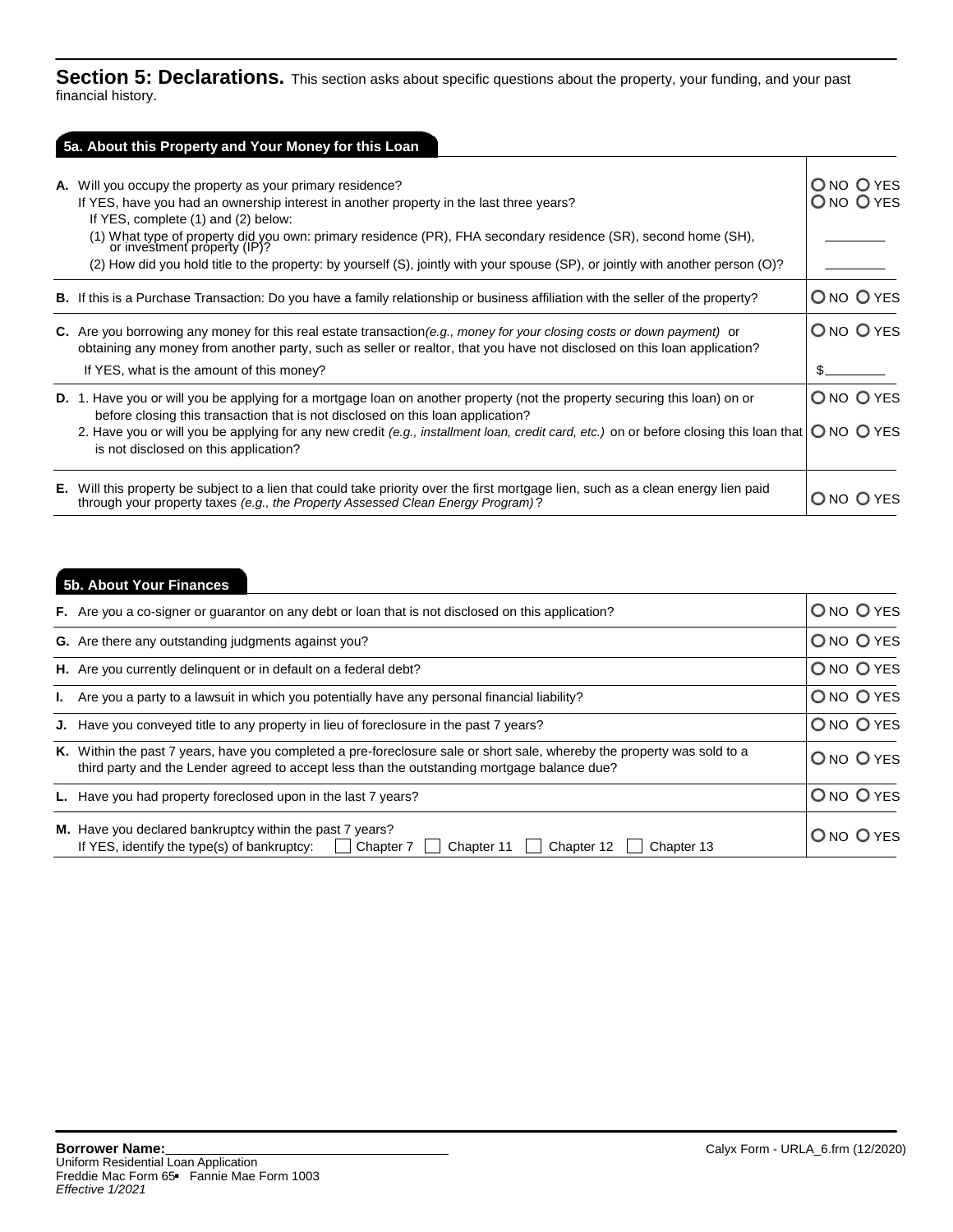# **Section 6: Acknowledgements and Agreements.** This section tells you about your legal obligations when

you sign this application.

### **Acknowledgements and Agreements**

### **Definitions**

- "Lender" includes the Lender's agents, service providers and any of their successors and assigns.
- "Other Loan Participants" (this includes any actual or potential owners of a loan resulting from this application (the "Loan''), (ii) acquirers of any beneficial or other interest in the Loan,(iii) any mortgage insurer, (iv) guarantor, (v)any servicers or service providers of the Loan, and (vi) any of these parties' service providers, successors or assigns.

### **I agree to, acknowledge, and represent the following:**

### **(1) The Complete Information for this Application**

- The information I have provided in this application is true, accurate, and complete as of the date I signed this application.
- If the information I submitted changes or I have new information before closing of the Loan, I must change and supplement this application, including providing any updated/supplemented real estate sales contract.
- For purchase transactions: The terms and conditions of any real estate sales contract signed by me in connection with this application are true, accurate, and complete to the best of my knowledge and belief. I have not entered into any other agreement, written or oral, in connection with this real estate transaction.
- The Lender and Other Loan Participants may rely on the information contained in the application before and after closing of the Loan.
- Any intentional or negligent misrepresentation of information may result in the imposition of:
	- (a) civil liability on me, including monetary damages, if a person suffers any loss because the person relied on any misrepresentation that I have made on this application, and/or
	- (b) criminal penalties on me including, but not limited to, fine or imprisonment or both under the provisions of federal law (18 U.S.C. §§ 1001 et seq.).

### **(2) The Property's Security**

• The Loan I have applied for in this application will be secured by a mortgage or deed of trust which provides the Lender a security interest in the property described in this application.

### **(3) The Property's Appraisal, Value, and Condition**

- Any appraisal or value of the property obtained by the Lender is for use by the Lender and Other Loan Participants.
- The Lender and Other Loan Participants have not made any representation or warranty, express or implied, to me about the property, its condition, or its value.

### **(4) Electronic Records and Signatures**

• The Lender and Other Loan Participants may keep any paper record and/or electronic record of this application, whether or not the Loan is approved.

- If this application is created as (or converted into) an "electronic application", I consent to the use of "electronic records" and "electronic signatures" as the terms are defined in and governed by applicable federal and/or state electronic transactions laws.
- I intend to sign and have signed this application either using my: (a) electronic signature; or
- (b) a written signature and agree that if a paper version of this application is converted into an electronic application, the application will be an electronic record, and the representation of my written signature on this application will be my binding electronic signature.
- I agree that the application, if delivered or transmitted to the Lender or Other Loan Participants as an electronic record with my electronic signature, will be as effective and enforceable as a paper application signed by me in writing.

### **(5) Delinquency**

- The Lender and Other Loan Participants may report information about my account to credit bureaus. Late payments, missed payments, or other defaults on my account may be reflected in my credit report and will likely affect my credit score.
- If I have trouble making my payments I understand that I may contact a HUD-approved housing counseling organization for advice about actions I can take to meet my mortgage obligations.

### **(6) Authorization for Use and Sharing of Information**

By signing below, in addition to the representations and agreements made above, I expressly authorize the Lender and Other Loan Participants to obtain, use, and share with each other (i) the loan application and related loan information and documentation, (ii) a consumer report on me, and (iii) my tax return information, as necessary to perform the actions listed below, for so long as they have an interest in my loan of its servicing:

- (a) process and underwrite my loan;
- (b) verify any data contained in my consumer credit report, my loan application and other information supporting my loan application;
- (c) inform credit and investment decisions by the Lender and Other Loan Participants;
- (d) perform audit, quality control, and legal compliance analysis and reviews;
- (e) perform analysis and modeling for risk assessments;
- (f) monitor the account for this loan for potential delinquencies and determine any assistance that may be available to me; and
- (g) other actions permissible under applicable law.

| <b>Borrower Signature</b> | Date (mm/dd/yyyy) |  |
|---------------------------|-------------------|--|
| <b>Borrower Signature</b> | Date (mm/dd/yyyy) |  |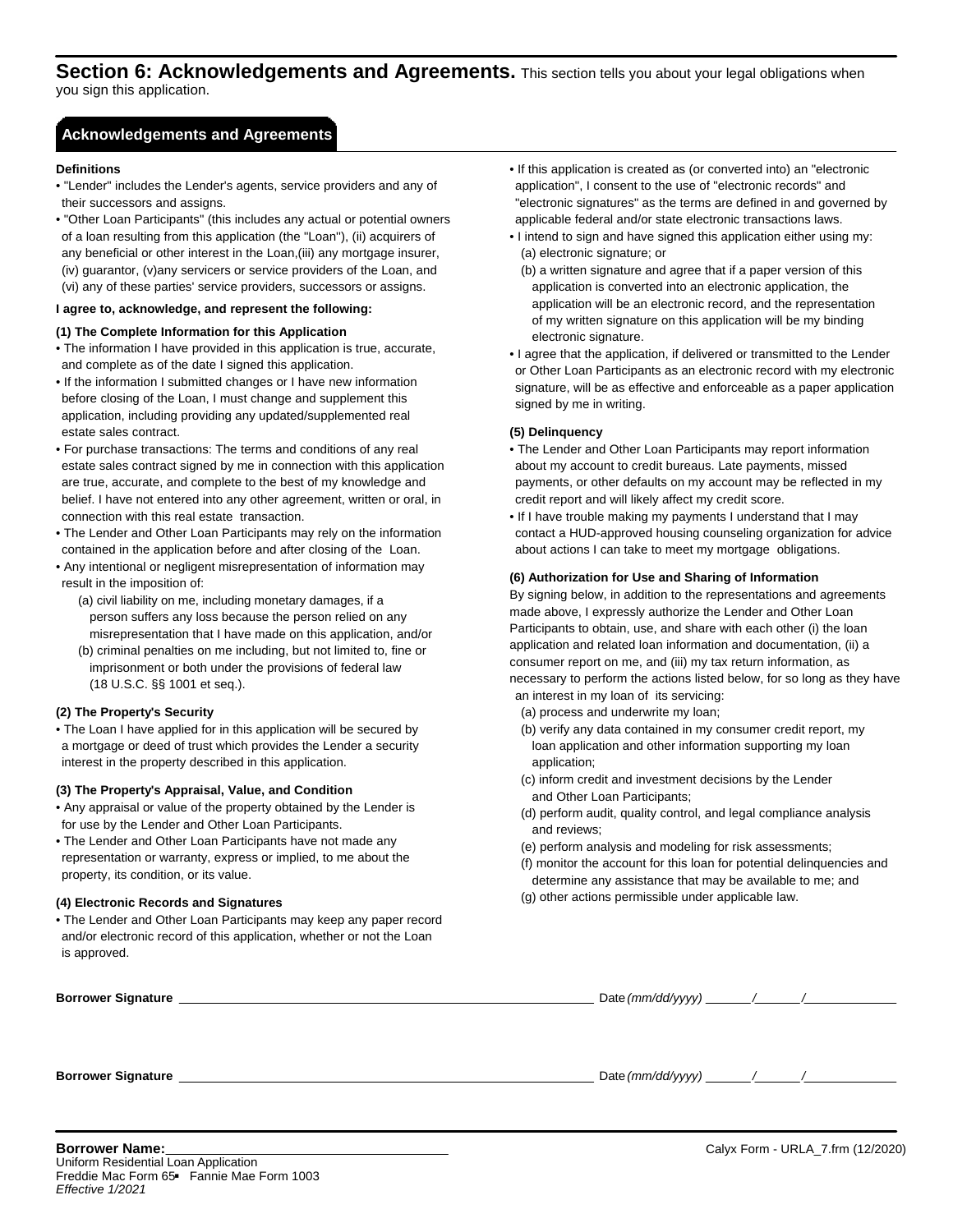## **Section 7: Military Service.** This section asks questions about your (or your deceased spouse's) military service.

| <b>Military Service of Borrower</b> |                                                                                                                                                                                                                                                           |                 |
|-------------------------------------|-----------------------------------------------------------------------------------------------------------------------------------------------------------------------------------------------------------------------------------------------------------|-----------------|
|                                     | <b>Military Service</b> - Did you (or your deceased spouse) ever serve, or are you currently serving, in the United States Armed Forces?                                                                                                                  | <b>ONO OYES</b> |
| If YES, check all that apply:       | Currently serving on active duty with projected expiration date of service/tour_<br>Currently retired, discharged, or separated from service<br>Only period of service was as a non-activated member of the Reserve or National Guard<br>Surviving spouse | (mm/dd/yyyy)    |

# **Section 8: Demographic Information.** This section asks about your ethnicity, sex, and race.

### **Demographic Information of Borrower**

**The purpose of collecting this information** is to help ensure that all applicants are treated fairly and that the housing needs of communities and neighborhoods are being fulfilled. For residential mortgage lending, Federal law requires that we ask applicants for their demographic information (ethnicity, sex, and race) in order to monitor our compliance with equal credit opportunity, fair housing, and home mortgage disclosure laws. You are not required to provide this information, but are encouraged to do so. You may select one or more designations for "Ethnicity" and one or more designations for "Race:" **The law provides that we may not discriminate** on the basis of this information, or on whether you choose to provide it. However, if you choose not to provide the information and you have made this application in person, Federal regulations require us to note your ethnicity, sex, and race on the basis of visual observation or surname. The law also provides that we may not discriminate on the basis of age or marital status information you provide in this application. If you do not wish to provide some or all of this information, please check below.

| Ethnicity: Check one or more                                                                                                                                                                                                                                                | Race: Check one or more                                                                              |
|-----------------------------------------------------------------------------------------------------------------------------------------------------------------------------------------------------------------------------------------------------------------------------|------------------------------------------------------------------------------------------------------|
| Hispanic or Latino                                                                                                                                                                                                                                                          | American Indian or Alaskan Native - Print name of enrolled                                           |
| Puerto Rican<br>Mexican<br>Cuban                                                                                                                                                                                                                                            | or principal tribe:                                                                                  |
| Other Hispanic or Latino - Print origin:                                                                                                                                                                                                                                    | Asian                                                                                                |
| For Example: Argentinean, Colombian, Dominican,<br>Nicaraguan, Salvadoran, Spaniard, and so on.                                                                                                                                                                             | Filipino<br>Asian Indian<br>Chinese<br>Korean<br>Vietnamese<br>Japanese<br>Other Asian - Print race: |
| Not Hispanic or Latino                                                                                                                                                                                                                                                      | For example: Hmong, Laotian, Thai, Pakistani, Cambodian,                                             |
| do not wish to provide this information                                                                                                                                                                                                                                     | and so on.<br><b>Black or African American</b>                                                       |
| <b>Sex</b>                                                                                                                                                                                                                                                                  | Native Hawaiian or Other Pacific Islander                                                            |
| Female                                                                                                                                                                                                                                                                      | Native Hawaiian   Guamanian or Chamorro<br>Samoan                                                    |
| Male                                                                                                                                                                                                                                                                        | Other Pacific Islander - Print race:                                                                 |
| I do not wish to provide this information                                                                                                                                                                                                                                   | For example: Fijian, Tongan, and so on.<br>White<br>I do not wish to provide this information        |
|                                                                                                                                                                                                                                                                             |                                                                                                      |
| To Be Completed by Financial Institution (for application taken in person):                                                                                                                                                                                                 |                                                                                                      |
| Was the ethnicity of the Borrower collected on the basis of visual observation or surname?<br>Was the sex of the Borrower collected on the basis of visual observation or surname?<br>Was the race of the Borrower collected on the basis of visual observation or surname? | <b>YES</b><br>O NO<br>O<br>O NO<br>O<br><b>YES</b><br>O NO<br>YES<br>O                               |
| The Demographic Information was provided through:                                                                                                                                                                                                                           |                                                                                                      |
| O Face-to-Face Interview (includes Electronic Media w/ Video Component)                                                                                                                                                                                                     | O Fax or Mail<br><b>O</b> Email or Internet<br>O Telephone Interview                                 |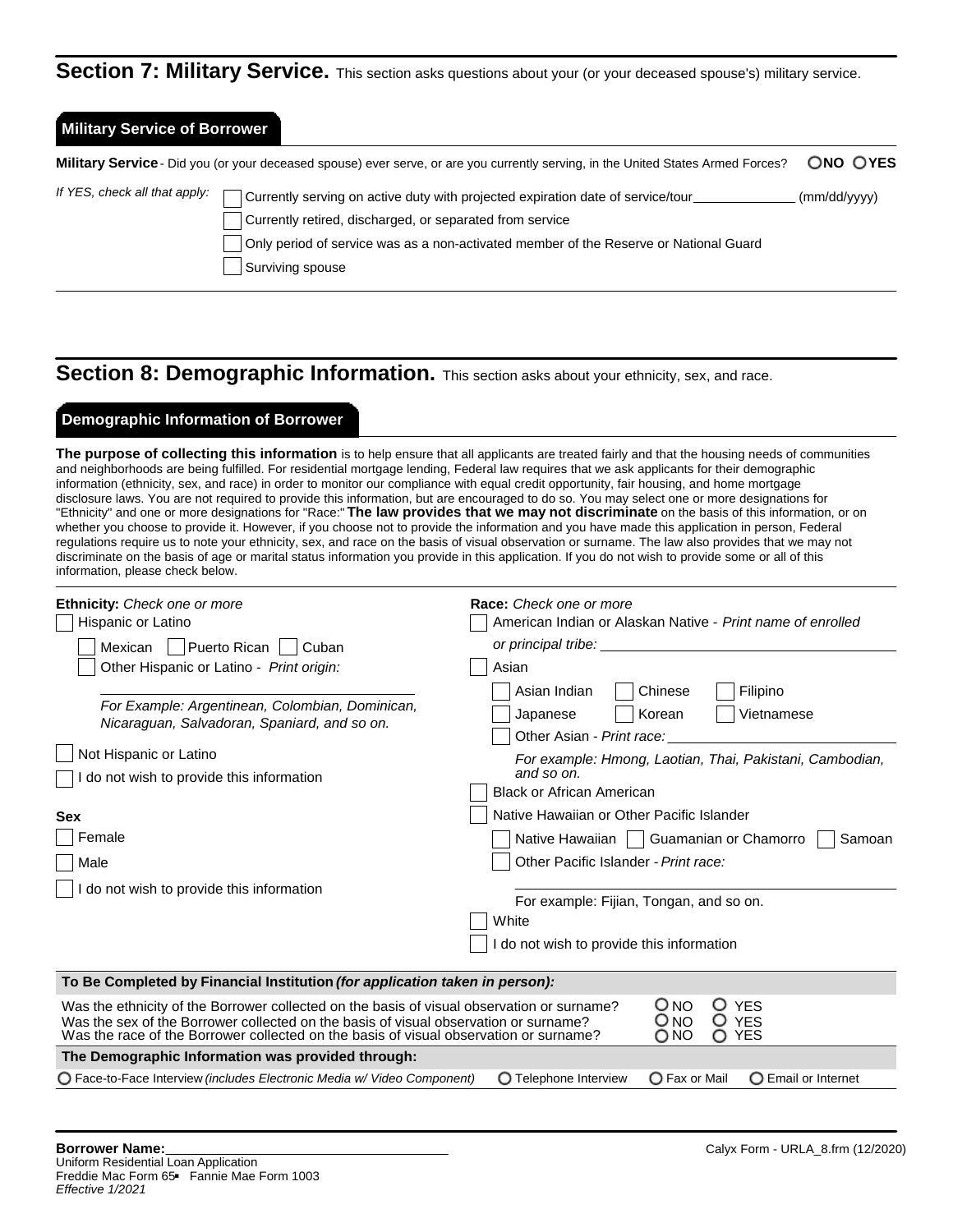# **Section 9: Loan Originator Information.**

| <u>saanan al maan anginatal internationi</u>                                                                                                                                                                                         |  |
|--------------------------------------------------------------------------------------------------------------------------------------------------------------------------------------------------------------------------------------|--|
| <b>Loan Originator Information</b>                                                                                                                                                                                                   |  |
| Loan Originator Organization Name League and Contract Communication of the Communication of the Communication                                                                                                                        |  |
| Address <b>contract to the contract of the contract of the contract of the contract of the contract of the contract of the contract of the contract of the contract of the contract of the contract of the contract of the contr</b> |  |
|                                                                                                                                                                                                                                      |  |
|                                                                                                                                                                                                                                      |  |
|                                                                                                                                                                                                                                      |  |
| Email <b>Example 2008</b> Phone 2008 Phone 2008 Phone 2008 Phone 2008 Phone 2008 Phone 2008 Phone 2008 Phone 2008 Phone 2008 Phone 2008 Phone 2008 Phone 2008 Phone 2008 Phone 2008 Phone 2008 Phone 2008 Phone 2008 Phone 2008 Pho  |  |
|                                                                                                                                                                                                                                      |  |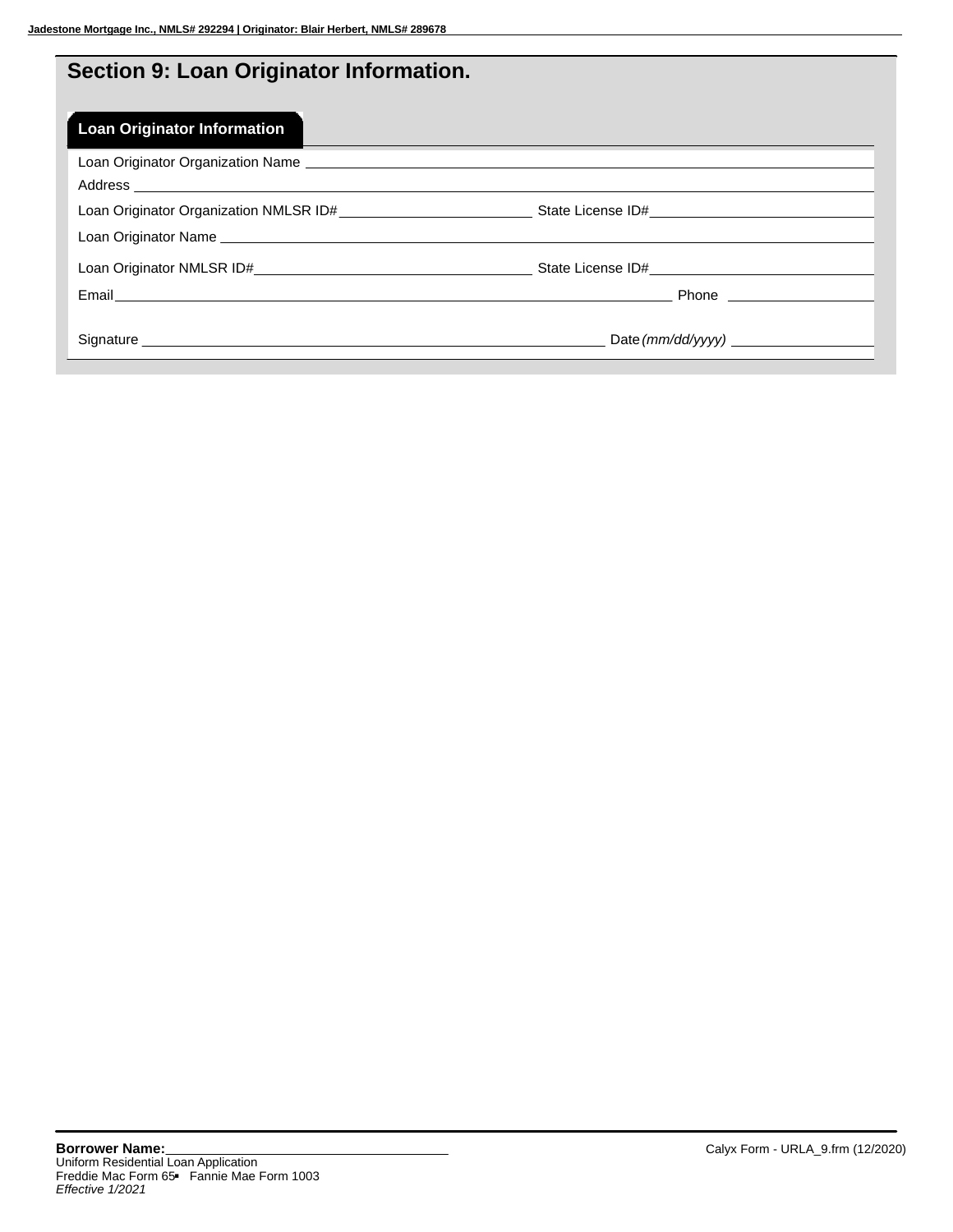# **Uniform Residential Loan Application Continuation Sheet**

**Continuation Sheet Use this continuation sheet if you need more space to complete the Uniform Residential Loan Application.**

**Borrower Name** (First, Middle, Last, Suffix)

### **1c. IF APPLICABLE, Complete Information For Additional Employment/Self Employment and Income**

| Employer or Business Name                                             | Phone _______________________                                                                                        | <b>Gross Monthly Income</b> |               |                  |
|-----------------------------------------------------------------------|----------------------------------------------------------------------------------------------------------------------|-----------------------------|---------------|------------------|
| Street_                                                               | Unit $#$                                                                                                             | Base                        | $\mathbb{S}$  | / month          |
|                                                                       |                                                                                                                      | Overtime                    | $\mathbb{S}$  | $/$ month        |
|                                                                       | Check if this statement applies:                                                                                     | <b>Bonus</b>                | $\mathbb{S}$  | / month          |
| Position or Title ___________________                                 | I am employed by a family member,<br>property seller, real estate agent or other                                     |                             | Commission \$ | $/$ month        |
| How long in this line of work? _____Years _____Months                 | party to a transaction                                                                                               | Military                    |               |                  |
| <b>Check if you are the Business</b><br><b>Owner or Self-Employed</b> | I have an ownership share of less than 25%. Monthly Income (or Loss)<br>I have an ownership share of 25% or more. \$ | Other<br><b>Total</b>       | $\mathcal{S}$ | month<br>/ month |

| Employer or Business Name                                                                                                                                                                                                                                                                                                                                                |                                             | Phone <b>All According to the Contract of According to the Contract of According to According the Contract of According to According the Contract of According to According the Contract of According to According the Contract </b> | <b>Gross Monthly Income</b> |                                  |                      |
|--------------------------------------------------------------------------------------------------------------------------------------------------------------------------------------------------------------------------------------------------------------------------------------------------------------------------------------------------------------------------|---------------------------------------------|--------------------------------------------------------------------------------------------------------------------------------------------------------------------------------------------------------------------------------------|-----------------------------|----------------------------------|----------------------|
| Street ___________                                                                                                                                                                                                                                                                                                                                                       |                                             | Unit #                                                                                                                                                                                                                               | Base                        | $\mathbb{S}$                     | $/$ month            |
|                                                                                                                                                                                                                                                                                                                                                                          |                                             |                                                                                                                                                                                                                                      | Overtime                    | $\mathbb{S}$                     | / month              |
|                                                                                                                                                                                                                                                                                                                                                                          |                                             |                                                                                                                                                                                                                                      | <b>Bonus</b>                | $\mathbb{S}$                     | / month              |
| <b>Position or Title Department of Second Second Second Second Second Second Second Second Second Second Second Second Second Second Second Second Second Second Second Second Second Second Second Second Second Second Second </b><br>Start Date $\frac{1}{\text{max}(m m \cdot \text{y} \cdot \text{y})}$<br>How long in this line of work? ______Years ______ Months |                                             | Check if this statement applies:<br>I am employed by a family member,<br>property seller, real estate agent or other<br>party to a transaction                                                                                       | Military                    | Commission \$<br>Entitlements \$ | $/$ month<br>/ month |
| Check if you are the Business<br>Owner or Self-Employed                                                                                                                                                                                                                                                                                                                  | I have an ownership share of less than 25%. | Monthly Income (or Loss)<br>I have an ownership share of 25% or more. \$                                                                                                                                                             | Other<br><b>Total</b>       | $\mathcal{S}$                    | / month<br>/ month   |

|                                                                       |                                                                                                                      |                       | <b>Gross Monthly Income</b>  |                      |
|-----------------------------------------------------------------------|----------------------------------------------------------------------------------------------------------------------|-----------------------|------------------------------|----------------------|
|                                                                       | Unit $#$                                                                                                             | Base                  | \$ / month                   |                      |
|                                                                       |                                                                                                                      | Overtime              | $\frac{1}{2}$ / month        |                      |
|                                                                       |                                                                                                                      | <b>Bonus</b>          | $\mathbb{S}$                 | $/$ month            |
|                                                                       | Check if this statement applies:                                                                                     |                       | Commission \$ / month        |                      |
|                                                                       | I am employed by a family member,<br>property seller, real estate agent or other                                     | Military              |                              |                      |
| How long in this line of work? ______Years ______Months               | party to a transaction                                                                                               |                       | Entitlements \$ / month      |                      |
| <b>Check if you are the Business</b><br><b>Owner or Self-Employed</b> | I have an ownership share of less than 25%. Monthly Income (or Loss)<br>I have an ownership share of 25% or more. \$ | Other<br><b>Total</b> | $\mathbb{S}$<br>$\mathbb{S}$ | $/$ month<br>/ month |

I/We fully understand that it is a Federal crime punishable by fine or imprisonment, or both, to knowingly make false statements concerning any of the<br>above facts as applicable under the provisions of federal law (18 U.S.C

Borrower's Signature: Notice and the set of the set of the set of the set of the set of the set of the set of the set of the set of the set of the set of the set of the set of the set of the set of the set of the set of th

- **X**
- **Borrower Name:**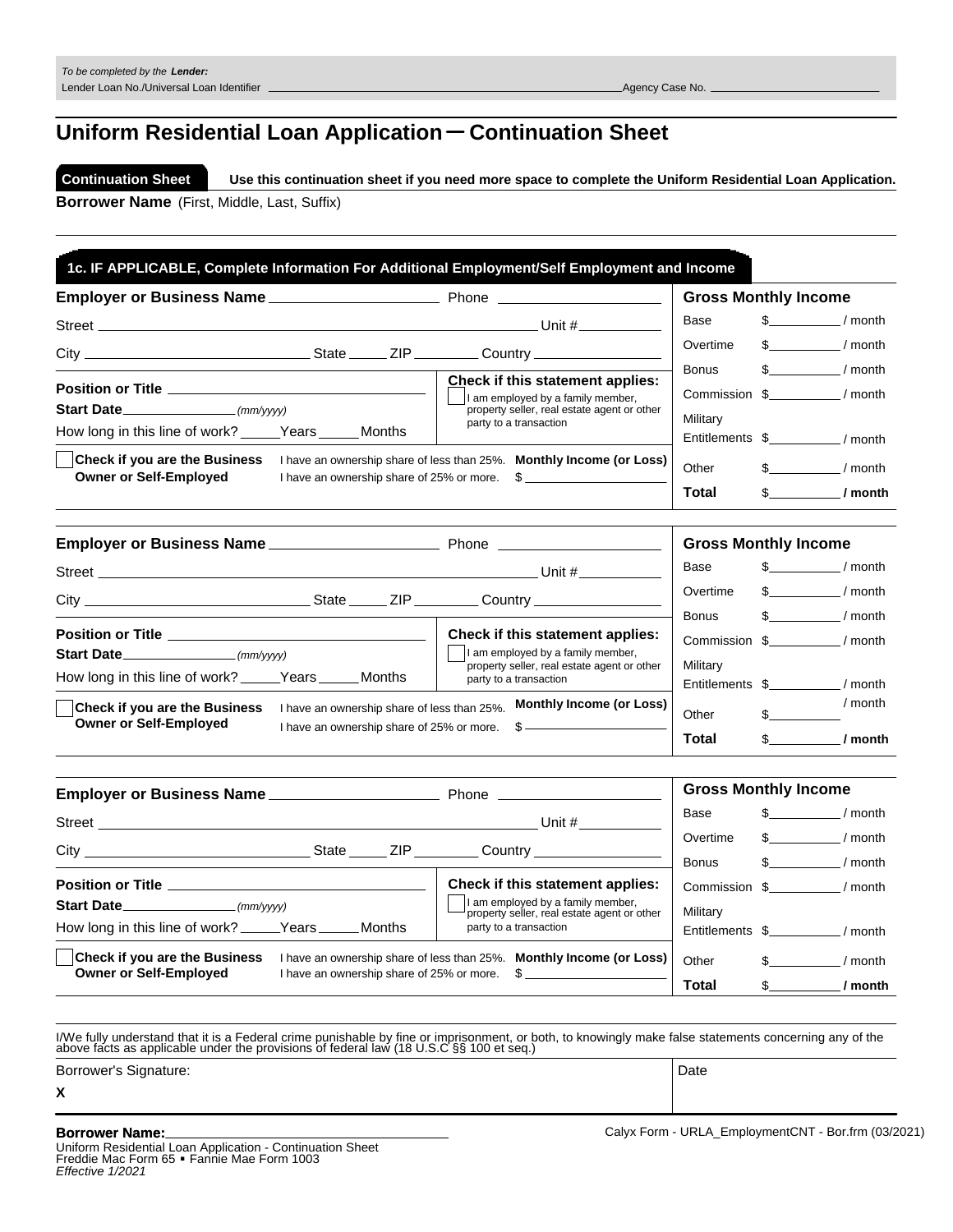| To be completed by the Lender:             |
|--------------------------------------------|
| Lender Loan No /Llniversal Loan Identifier |

**#ADV**

Agency Case No.

# **Uniform Residential Loan Application - Additional Borrower**

**Verify and complete the information on this application as directed by your Lender.**

**Section 1: Borrower Information.** This section asks about your personal information and your income from employment and other sources, such as retirement, that you want considered to qualify for this loan.

| 1a. Personal Information                                                                                              |                                                                                                                                                   |                       |                                                                                                                                                                                                                                      |                                                                                                                                                                            |                                                              |        |
|-----------------------------------------------------------------------------------------------------------------------|---------------------------------------------------------------------------------------------------------------------------------------------------|-----------------------|--------------------------------------------------------------------------------------------------------------------------------------------------------------------------------------------------------------------------------------|----------------------------------------------------------------------------------------------------------------------------------------------------------------------------|--------------------------------------------------------------|--------|
| Social Security Number<br><b>Name</b> (First, Middle, Last, Suffix)<br>(or Individual Taxpayer Identification Number) |                                                                                                                                                   |                       |                                                                                                                                                                                                                                      |                                                                                                                                                                            |                                                              |        |
|                                                                                                                       | Alternate Names - List any names by which you are known or any names under which credit was previously received (First, Middle, Last, Suffix)     |                       | Date of Birth<br>(mm/dd/yyyy)                                                                                                                                                                                                        | <b>Citizenship</b><br>OU.S. Citizen                                                                                                                                        | O Permanent Resident Alien<br>O Non-Permanent Resident Alien |        |
| <b>Type of Credit</b><br>OI am applying for individual credit.                                                        | OI am applying for joint credit. Total Number of Borrowers:<br>Each Borrower intends to apply for joint credit. Your initials:                    |                       | List Name(s) of Other Borrower(s) Applying for this Loan<br>(First, Middle, Last, Suffix) - Use a separator between names                                                                                                            |                                                                                                                                                                            |                                                              |        |
| <b>Marital Status</b><br>○Married<br>○Separated<br>OUnmarried<br><b>Reciprocal Beneficiary Relationship)</b>          | <b>Dependents</b> (not listed by another Borrower)<br>Number _______<br>(Single, Divorced, Widowed, Civil Union, Domestic Partnership, Registered |                       | <b>Contact Information</b><br><b>Home</b> Phone<br><b>Cell</b> Phone<br><b>Work</b> Phone                                                                                                                                            | the control of the control of the control of the<br><u> Albany a Company and State and State and State and State and State and State and State and State and State and</u> |                                                              | Ext.   |
| <b>Current Address</b>                                                                                                |                                                                                                                                                   |                       |                                                                                                                                                                                                                                      |                                                                                                                                                                            |                                                              |        |
|                                                                                                                       |                                                                                                                                                   |                       |                                                                                                                                                                                                                                      |                                                                                                                                                                            |                                                              |        |
|                                                                                                                       | How Long at Current Address? _____ Years _____ Months <b>Housing ONo primary housing expense</b> OOwn ORent (\$________/month)                    |                       |                                                                                                                                                                                                                                      |                                                                                                                                                                            |                                                              |        |
|                                                                                                                       | If at Current Address for LESS than 2 years, list Former Address Does not apply                                                                   |                       |                                                                                                                                                                                                                                      |                                                                                                                                                                            |                                                              |        |
|                                                                                                                       |                                                                                                                                                   |                       |                                                                                                                                                                                                                                      |                                                                                                                                                                            |                                                              |        |
|                                                                                                                       | How Long at Former Address? ______ Years ______ Months                                                                                            |                       | Housing ONo primary housing expense OOwn ORent (\$________/month)                                                                                                                                                                    |                                                                                                                                                                            |                                                              |        |
|                                                                                                                       | Mailing Address - if different from Current Address   Does not apply                                                                              |                       | <u>Design to the contract of the contract of the contract of the contract of the contract of the contract of the contract of the contract of the contract of the contract of the contract of the contract of the contract of the</u> |                                                                                                                                                                            |                                                              |        |
|                                                                                                                       |                                                                                                                                                   |                       |                                                                                                                                                                                                                                      |                                                                                                                                                                            |                                                              |        |
|                                                                                                                       | 1b. Current Employment/Self-Employment and Income                                                                                                 | $\Box$ Does not apply |                                                                                                                                                                                                                                      |                                                                                                                                                                            |                                                              |        |
|                                                                                                                       |                                                                                                                                                   |                       |                                                                                                                                                                                                                                      | Base                                                                                                                                                                       | <b>Gross Monthly Income</b><br>$$$ /month                    |        |
|                                                                                                                       |                                                                                                                                                   |                       |                                                                                                                                                                                                                                      | Overtime                                                                                                                                                                   |                                                              | /month |
|                                                                                                                       |                                                                                                                                                   |                       |                                                                                                                                                                                                                                      | Bonus                                                                                                                                                                      | $\frac{1}{2}$<br>$\frac{1}{2}$ /month                        |        |
|                                                                                                                       |                                                                                                                                                   |                       |                                                                                                                                                                                                                                      |                                                                                                                                                                            | Commission \$____________/month                              |        |
| <b>Start Date</b>                                                                                                     | <b>Position or Title Example 2018</b><br>(mm/dd/yyyy)<br>How long in this line of work? ______Years ______ Months                                 |                       | Check if this statement applies:<br>I am employed by a family member,<br>property seller, real estate agent, or other<br>party to the transaction.                                                                                   | Military                                                                                                                                                                   | Entitlements \$                                              | /month |
|                                                                                                                       | □ Check if you are the Business $\bigcirc$ I have an ownership share of less than 25%. Monthly Income (or Loss)                                   |                       |                                                                                                                                                                                                                                      | Other                                                                                                                                                                      | $\mathbb{S}$                                                 | /month |
| <b>Owner or Self-Employed</b>                                                                                         | ◯ I have an ownership share of 25% or more. \$                                                                                                    |                       |                                                                                                                                                                                                                                      | <b>TOTAL</b>                                                                                                                                                               | $\frac{1}{2}$ / month                                        |        |
|                                                                                                                       |                                                                                                                                                   |                       |                                                                                                                                                                                                                                      |                                                                                                                                                                            |                                                              |        |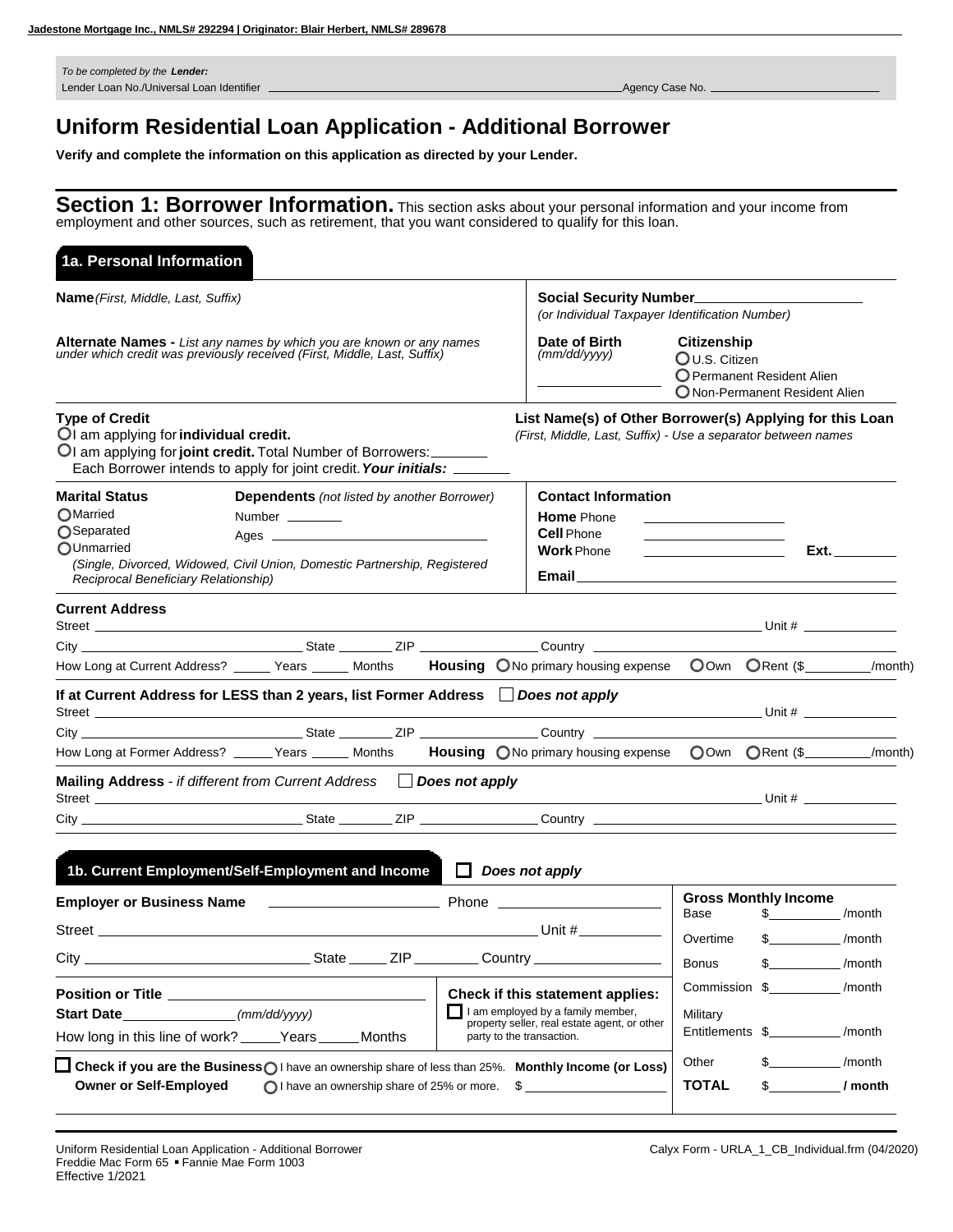### **1c. IF APPLICABLE, Complete Information for Additional Employment/Self-Employment and Income** *Does not apply*

|                                                                                                     |                                                                                   |              | <b>Gross Monthly Income</b> |        |
|-----------------------------------------------------------------------------------------------------|-----------------------------------------------------------------------------------|--------------|-----------------------------|--------|
|                                                                                                     |                                                                                   | Base         | $\mathbb{S}$                | /month |
| Street                                                                                              | Unit $#$                                                                          | Overtime     | $\mathbb{S}$                | /month |
| City Country Country Country Country                                                                |                                                                                   | <b>Bonus</b> | $\mathbb{S}$                | /month |
|                                                                                                     | Check if this statement applies:                                                  |              | Commission \$               | /month |
|                                                                                                     | I am employed by a family member,<br>property seller, real estate agent, or other | Military     |                             |        |
| How long in this line of work? _____Years _____Months                                               | party to the transaction.                                                         |              | Entitlements \$             | /month |
| Check if you are the Business∩ I have an ownership share of less than 25%. Monthly Income (or Loss) |                                                                                   | Other        |                             | /month |
| <b>Owner or Self-Employed</b>                                                                       | ◯ I have an ownership share of 25% or more. \$                                    | <b>TOTAL</b> | $\mathbb{R}$                | /month |

**1d. IF APPLICABLE, Complete Information for Previous Employment/Self-Employment and Income** *Does not apply*

|                         | <b>Previous Gross Monthly</b>         |                      |
|-------------------------|---------------------------------------|----------------------|
|                         | Street Unit # Unit #                  | $Income \$ __/month$ |
|                         |                                       |                      |
|                         | <b>Check if you were the Business</b> |                      |
| Start Date (mm/dd/yyyy) | Owner or Self-Employed                |                      |
|                         |                                       |                      |

| Include income from other sources below. Under Income Source, choose from the sources listed here: |                                                                            |                                                                                                                                             |                                                                                          |                                                                                           |                                                                   |
|----------------------------------------------------------------------------------------------------|----------------------------------------------------------------------------|---------------------------------------------------------------------------------------------------------------------------------------------|------------------------------------------------------------------------------------------|-------------------------------------------------------------------------------------------|-------------------------------------------------------------------|
| $\blacksquare$ Alimony<br>Automobile Allowance<br>■ Boarder Income<br>■ Capital Gains              | ■ Child Support<br>■ Disability<br>■ Foster Care<br>■ Housing or Parsonage | Interest and Dividends<br>■ Mortgage Credit Certificate<br>■ Mortgage Differential<br>Payments                                              | ■ Notes Receivable<br><b>Public Assistance</b><br>■ Retirement<br>$(e.g.,$ Pension, IRA) | ■ Royalty Payments<br>■ Separate Maintenance<br>■ Social Security<br>$\blacksquare$ Trust | ■ Unemployment<br><b>Benefits</b><br>■ VA Compensation<br>■ Other |
| for this loan.                                                                                     |                                                                            | NOTE: Reveal alimony, child support, separate maintenance, or other income ONLY IF you want it considered in determining your qualification |                                                                                          |                                                                                           |                                                                   |

| <b>Income Source - use list above</b> | <b>Monthly Income</b> |
|---------------------------------------|-----------------------|
|                                       |                       |
|                                       |                       |
|                                       |                       |
| <b>Provide TOTAL Amount Here   \$</b> |                       |

# **Section 2: Financial Information**  $-$  **Assets and Liabilities.**

My information for section 2 is listed on the Uniform Residential Loan Application with

## **Section 3: Financial Information – Real Estate.**

My information for section 3 is listed on the Uniform Residential Loan Application with

### **Section 4: Loan and Property Information.**

My information for section 4 is listed on the Uniform Residential Loan Application with

(insert name of Borrower)

(insert name of Borrower)

(insert name of Borrower)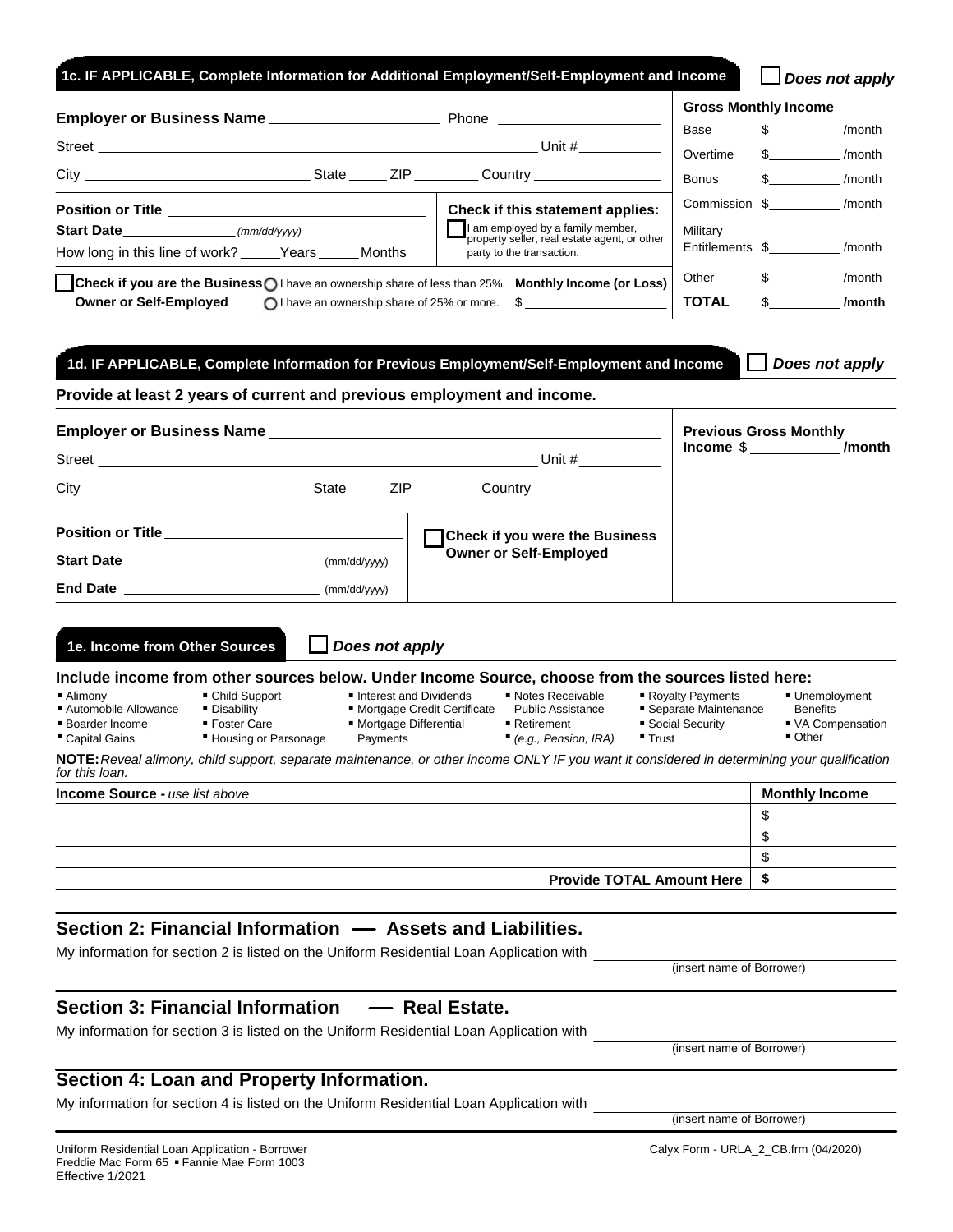**Section 5: Declarations.** This section asks you specific questions about the property, your funding, and your past financial history.

| 5a. About this Property and Your Money for this Loan                                                                                                                                                                                                                                                                                                                                                       |     |                  |
|------------------------------------------------------------------------------------------------------------------------------------------------------------------------------------------------------------------------------------------------------------------------------------------------------------------------------------------------------------------------------------------------------------|-----|------------------|
| A. Will you occupy the property as your primary residence?<br>If YES, have you had an ownership interest in another property in the last three years?<br>If YES, complete (1) and (2) below:<br>(1) What type of property did you own: primary residence (PR), FHA secondary residence (SR), second home (SH),                                                                                             | ONO | OYES<br>∩YES     |
| or investment property (IP)?<br>(2) How did you hold title to the property: by yourself (S), jointly with your spouse (SP), or jointly with another person (O)?                                                                                                                                                                                                                                            |     |                  |
| B. If this is a Purchase Transaction: Do you have a family relationship or business affiliation with the seller of the property?                                                                                                                                                                                                                                                                           | ONO | OYES             |
| C. Are you borrowing any money for this real estate transaction (e.g., money for your closing costs or down payment) or<br>obtaining any money from another party, such as seller or realtor, that you have not disclosed on this loan application?<br>If YES, what is the amount of this money?                                                                                                           |     | ONO OYES         |
| <b>D.</b> 1. Have you or will you be applying for a mortgage loan on another property (not the property securing this loan) on or<br>before closing this transaction that is not disclosed on this loan application?<br>2. Have you or will you be applying for any new credit (e.g., installment loan, credit card, etc.) on or before closing of this loan<br>that is not disclosed on this application? | ONO | ONO OYES<br>OYES |
| <b>E.</b> Will this property be subject to a lien that could take priority over the first mortgage lien, such as a clean energy lien paid<br>through your property taxes (e.g., the Property Assessed Clean Energy Program)?                                                                                                                                                                               |     |                  |

### **5b. About Your Finances**

| F. Are you a co-signer or guarantor on any debt or loan that is not disclosed on this application?                                                                                                                     | ONO OYES |
|------------------------------------------------------------------------------------------------------------------------------------------------------------------------------------------------------------------------|----------|
| <b>G.</b> Are there any outstanding judgments against you?                                                                                                                                                             | ONO OYES |
| H. Are you currently delinguent or in default on a Federal debt?                                                                                                                                                       | ONO OYES |
| I. Are you a party to a lawsuit in which you potentially have any personal financial liability?                                                                                                                        | ONO OYES |
| J. Have you conveyed title to any property in lieu of foreclosure in the past 7 years?                                                                                                                                 | ONO OYES |
| K. Within the past 7 years, have you completed a pre-foreclosure sale or short sale, whereby the property was sold to a<br>third party and the Lender agreed to accept less than the outstanding mortgage balance due? | ONO OYES |
| L. Have you had property foreclosed upon in the last 7 years?                                                                                                                                                          | ONO OYES |
| M. Have you declared bankruptcy within the past 7 years?<br>If YES, identify the type(s) of bankruptcy:<br>Chapter 7<br>Chapter 12<br>Chapter 13<br>Chapter 11                                                         | ONO OYES |

## **Section 6: Acknowledgments and Agreements.**

My signature for section 6 is on the Uniform Residential Loan Application with

(insert name of Borrower)

## **Section 7: Military Service.** This section asks questions about you (or your deceased spouse's) military service.

| Military Service of Borrower  |                                                                                                                                                                                                                                                                   |              |
|-------------------------------|-------------------------------------------------------------------------------------------------------------------------------------------------------------------------------------------------------------------------------------------------------------------|--------------|
|                               | Military Service - Did you (or your deceased spouse) ever serve, or are you currently serving, in the United States Armed Forces? ONO OYES                                                                                                                        |              |
| If YES, check all that apply: | Currently serving on active duty with projected expiration date of service/tour ________<br>Currently retired, discharged, or separated from service<br>Only period of service was as a non-activated member of the Reserve or National Guard<br>Surviving Spouse | (mm/dd/vvvv) |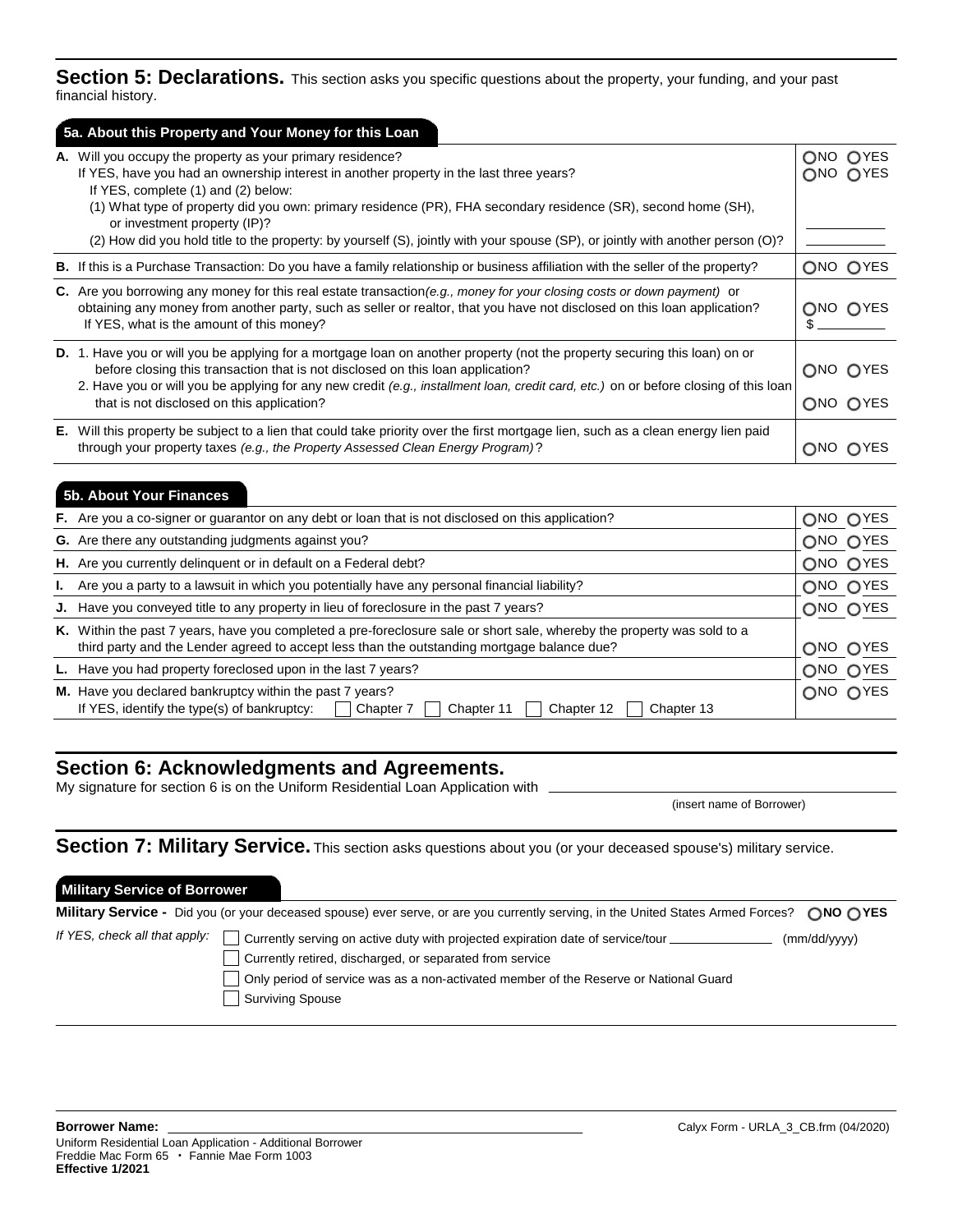### **Section 8: Demographic Information.** This section asks about your ethnicity, sex, and race.

### **Demographic Information of Borrower**

**The purpose of collecting this information** is to help ensure that all applicants are treated fairly and that the housing needs of communities and neighborhoods are being fulfilled. For residential mortgage lending, Federal law requires that we ask applicants for their demographic information (ethnicity, sex, and race) in order to monitor our compliance with equal credit opportunity, fair housing, and home mortgage disclosure laws. You are not required to provide this information, but are encouraged to do so. You may select one or more designations for "Ethnicity" and one or more designations for "Race." **The law provides that we may not discriminate** on the basis of this information, or on whether you choose to provide it. However, if you choose not to provide the information and you have made this application in person, Federal regulations require us to note your ethnicity, sex, and race on the basis of visual observation or surname. The law also provides that we may not discriminate on the basis of age or marital status information you provide in this application. If you do not wish to provide some or all of this information, please check below.

| <b>Ethnicity:</b> Check one or more                                                                                                                                                                                                                                         | Race: Check one or more                                                                     |
|-----------------------------------------------------------------------------------------------------------------------------------------------------------------------------------------------------------------------------------------------------------------------------|---------------------------------------------------------------------------------------------|
| Hispanic or Latino                                                                                                                                                                                                                                                          | American Indian or Alaskan Native - Print name of enrolled                                  |
| Puerto Rican<br>Mexican<br>Cuban<br>Other Hispanic or Latino - Print Origin:                                                                                                                                                                                                | or principal tribe:<br>Asian<br>Asian Indian<br>Chinese<br>Filipino                         |
| For example: Argentinean, Columbian, Dominican,<br>Nicaraguan, Salvadoran, Spaniard, and so on.                                                                                                                                                                             | Vietnamese<br>Japanese<br>Korean<br>Other Asian - Print race:                               |
| Not Hispanic or Latino                                                                                                                                                                                                                                                      | For example: Hmong, Laotian, Thai, Pakistani, Cambodian,                                    |
| do not wish to provide this information                                                                                                                                                                                                                                     | and so on.<br><b>Black or African American</b>                                              |
| <b>Sex</b>                                                                                                                                                                                                                                                                  | Native Hawaiian or Other Pacific Islander                                                   |
| Female                                                                                                                                                                                                                                                                      | Guamanian or Chamorro<br>Native Hawaiian  <br>Samoan                                        |
| Male                                                                                                                                                                                                                                                                        | Other Pacific Islander - Print race:                                                        |
| do not wish to provide this information                                                                                                                                                                                                                                     | For example: Fijian, Tongan, and so on.<br>White<br>do not wish to provide this information |
| To Be Completed by Financial Institution (for application taken in person):                                                                                                                                                                                                 |                                                                                             |
| Was the ethnicity of the Borrower collected on the basis of visual observation or surname?<br>Was the sex of the Borrower collected on the basis of visual observation or surname?<br>Was the race of the Borrower collected on the basis of visual observation or surname? | O NO<br><b>YES</b><br>O<br><b>YES</b><br>O NO<br>Ő<br><b>YES</b><br>O NO<br>∩               |
| The Demographic Information was provided through:                                                                                                                                                                                                                           |                                                                                             |
| ○ Face-to-Face Interview (includes Electronic Media w/ Video Component)                                                                                                                                                                                                     | O Fax or Mail<br><b>O</b> Email or Internet<br><b>O</b> Telephone Interview                 |
|                                                                                                                                                                                                                                                                             |                                                                                             |

# **Section 9: Loan Originator Information.** To be completed by your **Loan Originator.**

| <b>Loan Originator Information</b> |                                                                                                                |
|------------------------------------|----------------------------------------------------------------------------------------------------------------|
|                                    |                                                                                                                |
|                                    |                                                                                                                |
|                                    | Loan Originator Organization NMLSR ID# ______________________________State License ID# _______________________ |
|                                    |                                                                                                                |
|                                    |                                                                                                                |
|                                    |                                                                                                                |
|                                    |                                                                                                                |
|                                    |                                                                                                                |
|                                    |                                                                                                                |

#### **Borrower Name:**

Calyx Form - URLA\_4\_CB.frm (04/2020)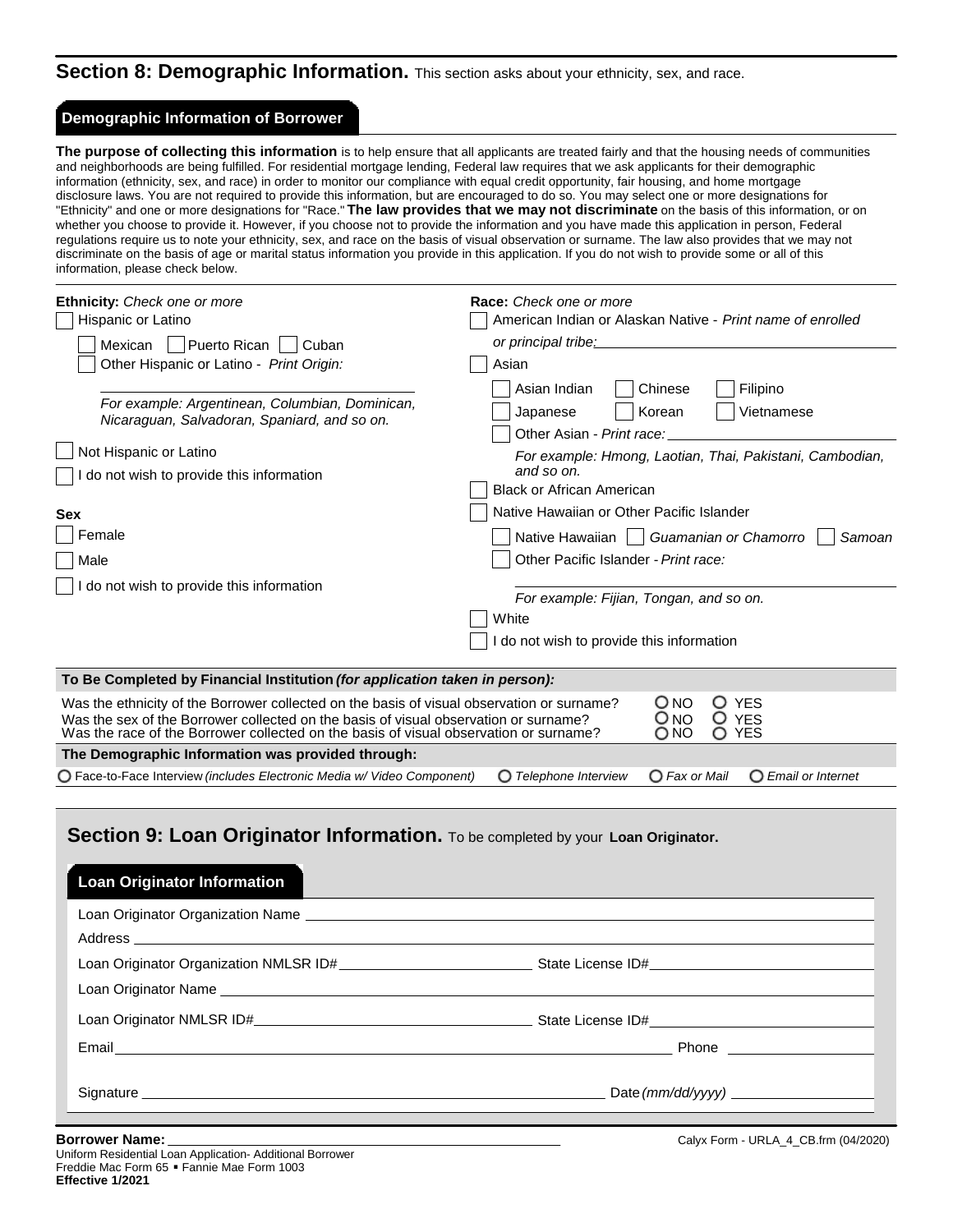*To be completed by the Lender:* Lender Loan No./Universal Loan Identifier **Agency Case No.** Agency Case No.

# **Uniform Residential Loan Application Continuation Sheet**

**Continuation Sheet Use this continuation sheet if you need more space to complete the Uniform Residential Loan Application. Borrower Name** (First, Middle, Last, Suffix)

#### **1d. IF APPLICABLE, Complete Information For Previous Employment/Self-Employment and Income**

**Provide at least 2 years of current and previous employment and income.**

|                                                                                                                                                                                                                                                  | <b>Previous Gross Monthly</b>         |                                                    |
|--------------------------------------------------------------------------------------------------------------------------------------------------------------------------------------------------------------------------------------------------|---------------------------------------|----------------------------------------------------|
|                                                                                                                                                                                                                                                  | $Income $$ $\sim$ /month              |                                                    |
| City___________________________________State______ZIP___________Country________________                                                                                                                                                          |                                       |                                                    |
|                                                                                                                                                                                                                                                  | Check if you were the Business        |                                                    |
|                                                                                                                                                                                                                                                  | <b>Owner or Self-Employed</b>         |                                                    |
|                                                                                                                                                                                                                                                  |                                       |                                                    |
|                                                                                                                                                                                                                                                  |                                       | <b>Previous Gross Monthly</b>                      |
|                                                                                                                                                                                                                                                  |                                       | $Income $$ /month                                  |
|                                                                                                                                                                                                                                                  |                                       |                                                    |
| Position or Title ________________________________                                                                                                                                                                                               | Check if you were the Business        |                                                    |
|                                                                                                                                                                                                                                                  | <b>Owner or Self-Employed</b>         |                                                    |
|                                                                                                                                                                                                                                                  |                                       |                                                    |
|                                                                                                                                                                                                                                                  |                                       | <b>Previous Gross Monthly</b><br>$Income $$ /month |
|                                                                                                                                                                                                                                                  |                                       |                                                    |
| City___________________________________State______ZIP___________Country_______________                                                                                                                                                           |                                       |                                                    |
|                                                                                                                                                                                                                                                  | <b>Check if you were the Business</b> |                                                    |
|                                                                                                                                                                                                                                                  | <b>Owner or Self-Employed</b>         |                                                    |
|                                                                                                                                                                                                                                                  |                                       |                                                    |
|                                                                                                                                                                                                                                                  |                                       | <b>Previous Gross Monthly</b>                      |
|                                                                                                                                                                                                                                                  |                                       | Income $\frac{1}{2}$ /month                        |
|                                                                                                                                                                                                                                                  |                                       |                                                    |
|                                                                                                                                                                                                                                                  | <b>Check if you were the Business</b> |                                                    |
| Start Date_<br>(mm/dd/yyyy)                                                                                                                                                                                                                      | <b>Owner or Self-Employed</b>         |                                                    |
| End Date <b>Example 20</b><br>(mm/dd/yyyy)                                                                                                                                                                                                       |                                       |                                                    |
| I/We fully understand that it is a Federal crime punishable by fine or imprisonment, or both, to knowingly make false statements concering any of the<br>above facts as applicable under the provisions of federal law (18 U.S.C §§ 100 et seq.) |                                       |                                                    |
| Borrower's Signature:                                                                                                                                                                                                                            |                                       | Date                                               |
| x                                                                                                                                                                                                                                                |                                       |                                                    |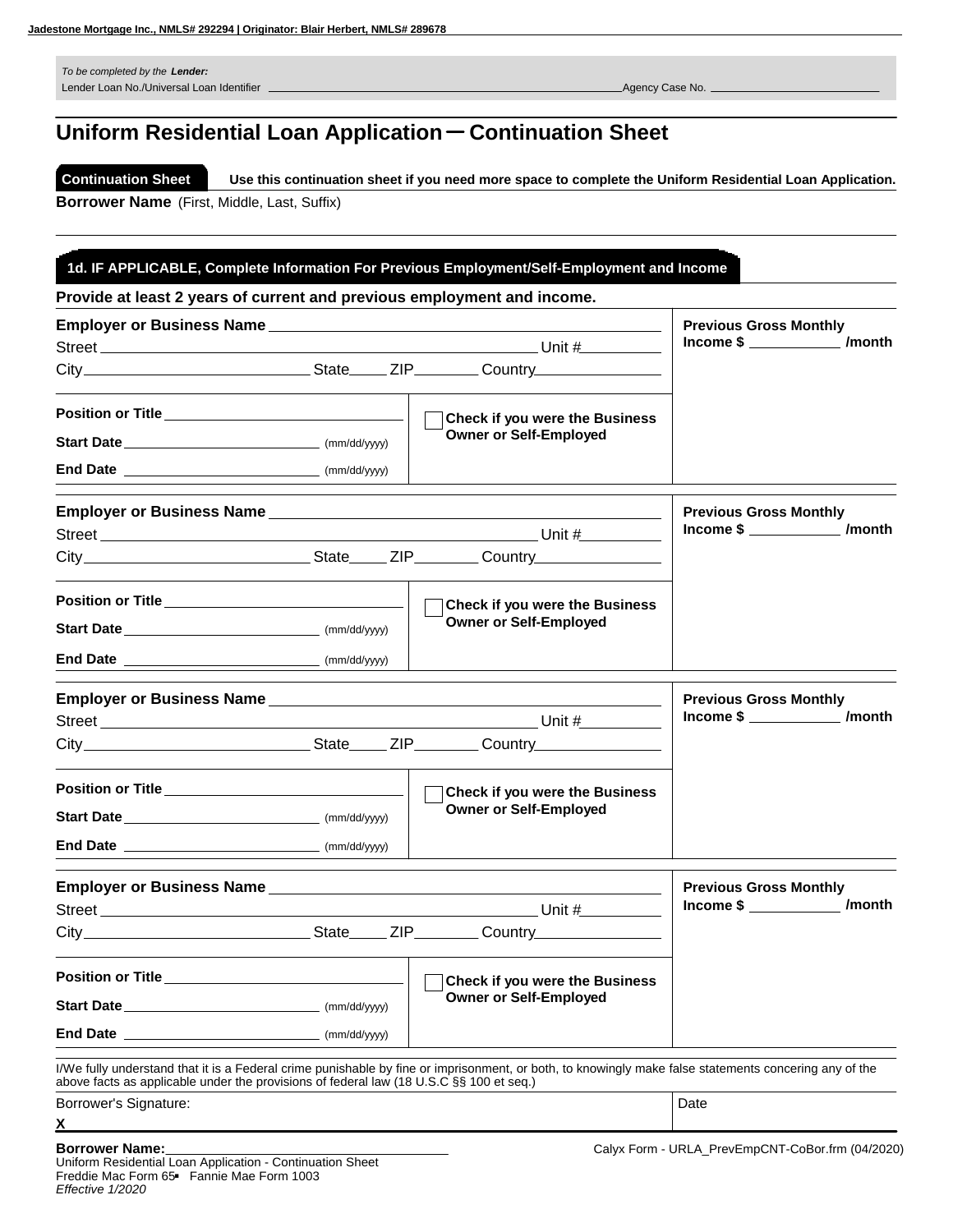# *T HE HOUSING FINANCIAL DISCRIMINATION ACT OF 1977* **FAIR LENDING NOTICE**

DATE:

APPLICATION NO:

PROPERTY ADDRESS:

COMPANY: **Jadestone Mortgage Inc. 3260 Blume Drive #320 Richmond, CA 94806**

It is illegal to discriminate in the provisions of or in the availability of financial assistance because of the consideration of:

- 1.Trends, characteristics or conditions in the neighborhood or geographic area surrounding a housing accommodation, unless the financial institution can demonstrate in the particular case that such consideration is required to avoid an unsafe and unsound business practice; or
- 2. Race, color, religion, sex, marital status, domestic partnership, national origin or ancestry.

It is illegal to consider the racial, ethnic, religious or national origin composition of a neighborhood or geographic area surrounding a housing accommodation or whether or not such composition is undergoing change, or is expected to undergo change, in appraising a housing accommodation or in determining whether or not, or under what terms and conditions, to provide financial assistance.

These provisions govern financial assistance for the purpose of the purchase, construction, rehabilitation or refinancing of a one-to-four unit family residence occupied by the owner and for the purpose of the home improvement of any one-to-four unit family residence.

*If you have any questions about your rights, or if you wish to file a complaint, contact the management of this financial institution or the Department of Real Estate at one of the following locations:* 

| <b>ACKNOWLEDGMENT OF RECEIPT</b><br>I (we) received a copy of this notice. |      |
|----------------------------------------------------------------------------|------|
| Signature of Applicant                                                     | Date |
| Signature of Applicant                                                     | Date |

*DEPARTMENT* OF REAL ESTATE — Mortgage Lending Unit **Realt Report Account Account RE 867 (Rev. 7/18)**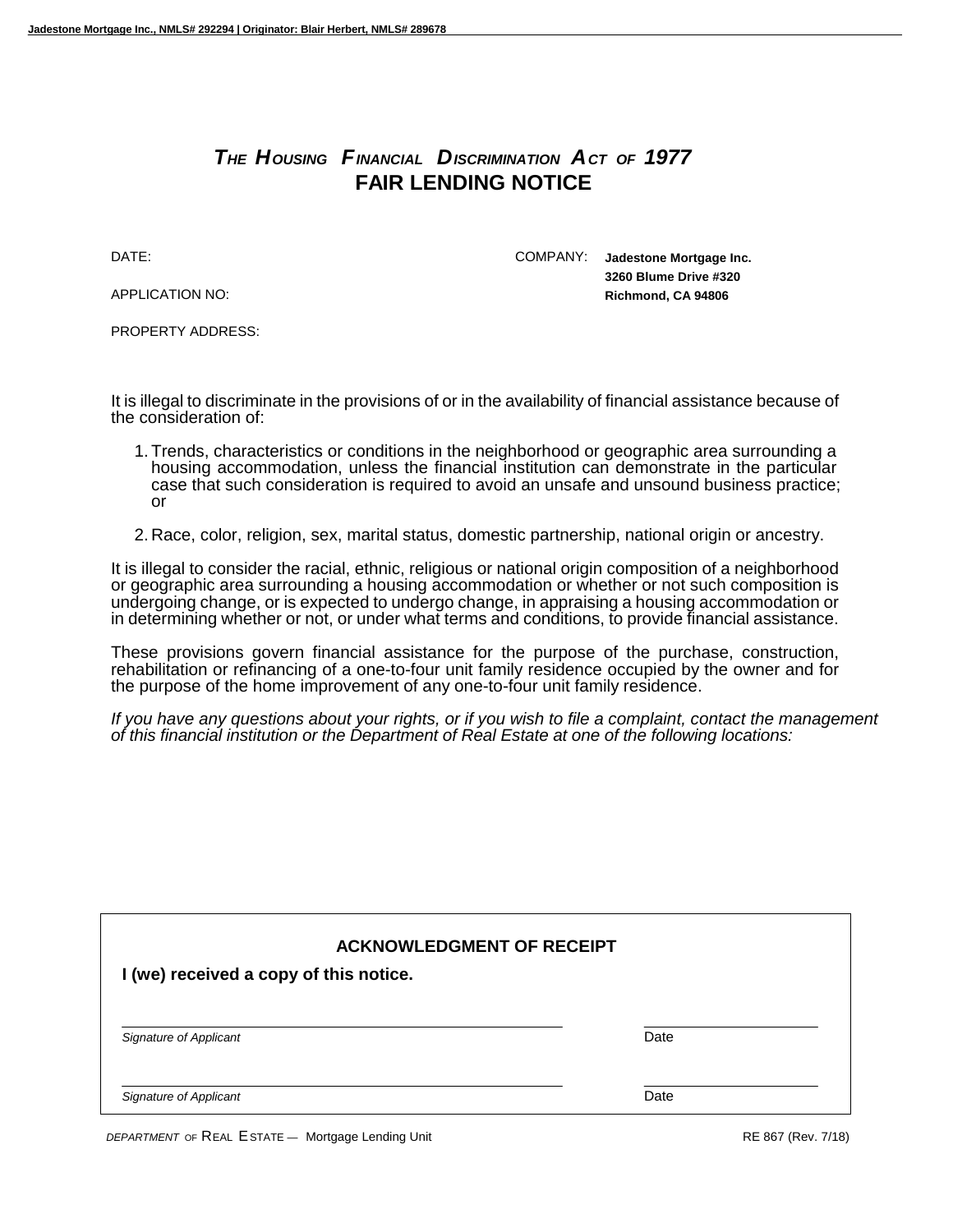# **SERVICING DISCLOSURE STATEMENT**

Originator: **Date:** Date: **Date:** Date: **Date: Date: Date: Date: Date: Date: Date: Date: Date: Date: Date: Date: Date: Date: Date: Date: Date: Date: Date: Date: Date: Date: Date:** 

You are applying for a mortgage loan covered by the Real Estate Settlement Procedures Act (RESPA) (12 U.S.C. 2601 et seq.). RESPA gives you certain rights under Federal law. This statement describes whether the servicing for this loan may be transferred to a different loan servicer.

"Servicing" refers to collecting your principal, interest, and escrow payments, if any, as well as sending any monthly or annual statements, tracking account balances, and handling other aspects of your loan. You will be given advance notice before a transfer occurs.

 $\Box$  We may assign, sell or transfer the servicing of your loan while the loan is outstanding.

 $\Box$  We do not service mortgage loans of the type for which you applied. We intend to assign, sell, or transfer the servicing of your mortgage loan before the first payment is due.

 $\Box$  The loan for which you have applied will be serviced at this financial institution and we do not intend to sell, transfer, or assign the servicing of the loan.

### **Acknowledgment of Mortgage Loan Applicant(s)**

I/We have read and understood the disclosure, and understand that the disclosure is a required part of the mortgage application as evidenced by my/our signature(s) below;

Applicant Date Applicant Date